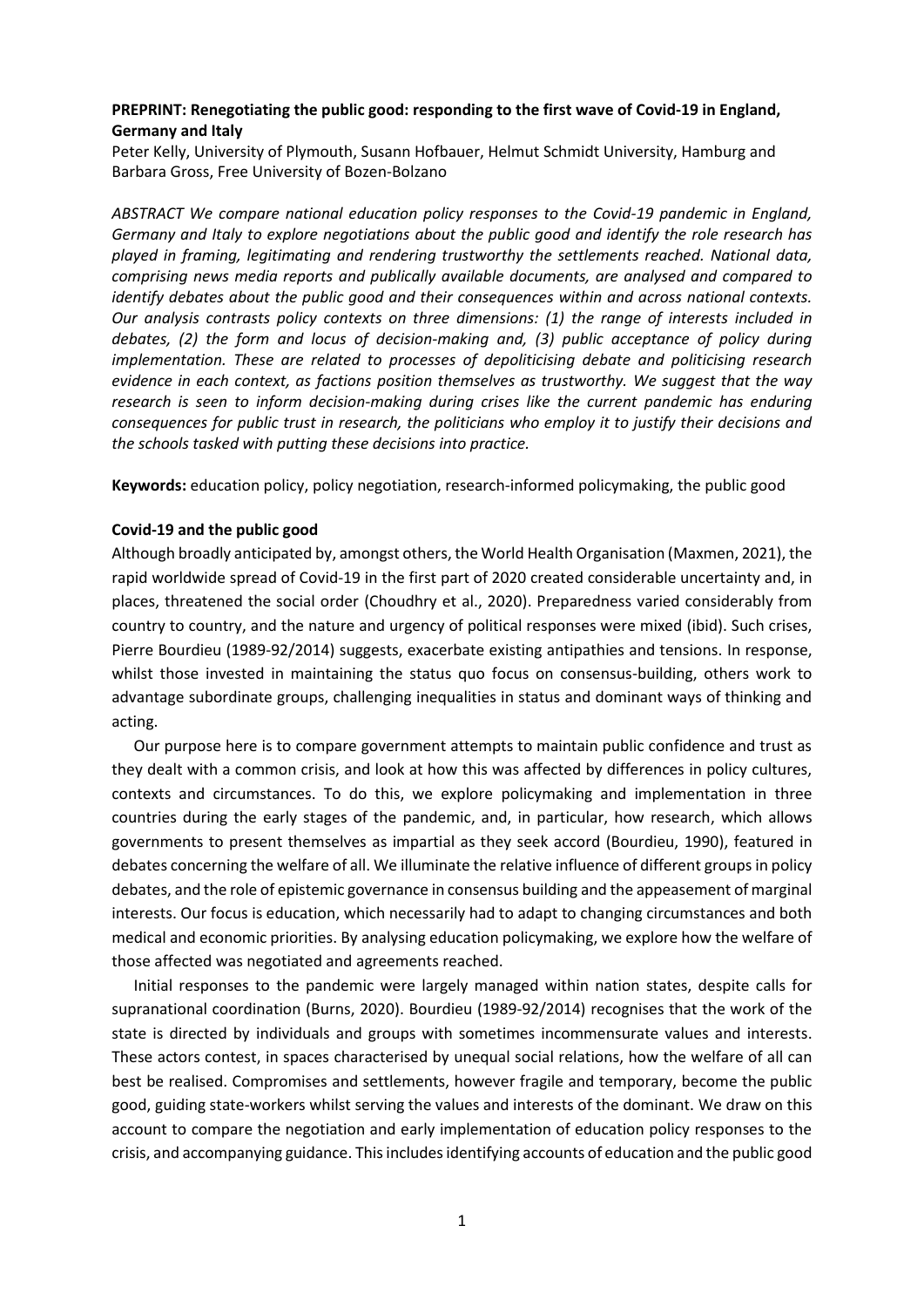to discern the purposes and priorities that governments and other policy actors ascribed to education, for both dealing with the crisis at hand whilst sustaining the welfare of all and anticipating future need. We also explore how research was used to frame, legitimate and render trustworthy the settlements reached. Although policymakers use research to depoliticise debates by claiming the support of apparently neutral evidence and rational argument, opponents contest this and accuse governments of politicising research by conscripting its authority and expertise to defend their claims (Eatwell and Goodwin, 2018). In this regard we ask, what role has medical, social and educational research played in shaping public confidence, trust and debates about the public good as they relate to schools in England, Germany and Italy, how do different forms of research interact and what is the relative influence of each? Having described national contexts, we provide an account of how governments responded to the pandemic and analyse debates about the reopening of schools in each country, including how the data and explanations provided by research were used in negotiating what constitutes the public good, informing decision-making and justifying the measures taken.

### **England, Germany and Italy**

This study is set in three contrasting policy contexts (Gunter et al., 2016) where PISA comparisons have identified a strong relationship between school success and socio-economic background (OECD, 2018). England is a decentralising liberal state that uses test-based accountability and school inspections to shape the work of schools. Whilst the economic benefits of schooling for both students and society in general are emphasised, years of reform have meant that teaching in comprehensive schools is often utilitarian, narrowing student experiences and privileging teacher instruction (Kelly and Kotthoff, 2017).

In Germany, responsibility for education lies with the sixteen federal states (*Länder*) coordinated by The Standing Conference of the Ministers of Education and Cultural Affairs (*Kultusministerkonferenz*; KMK). The extent of central and federal bureaucratic state decision-making is subject to constant negotiation. Whilst schools enjoy much less autonomy than those in England, tendencies towards market orientation are increasing. Although output-oriented governance approaches in the form of national educational standards and comparative surveys, and state-specific assessments, tests and school inspections are used, these are low-stake, providing formative feedback for school development, and overall the school system is characterised by low accountability (Kelly and Kotthoff, 2017).

Italy is an administrative state, where, despite some forays into new public management, government is a centralising and integrating force largely in the Napoleonic tradition. With education a low priority, frequent changes of government have hampered educational governance in recent decades. Whilst financing is centralised, otherwise schools enjoy administrative and didactic autonomy and therefore some flexibility in implementing effective measures for inclusion and providing resources for innovation. However, in contrast to the well-funded provision in England and Germany, government expenditure on education in Italy, in both real and relative terms, is amongst the lowest in Europe (Eurostat, 2020). Test-based school evaluations, introduced more recently than in England and Germany, are relatively low-stake.

The Italian school system has faced a number of difficulties for decades. About half of school buildings, many in the south, are located in areas of seismic or hydrogeological risk. Small, old classrooms and shortages of resources hamper teaching and learning. Further, the proportion of students leaving school early in the majority of Italian provinces exceeds European Union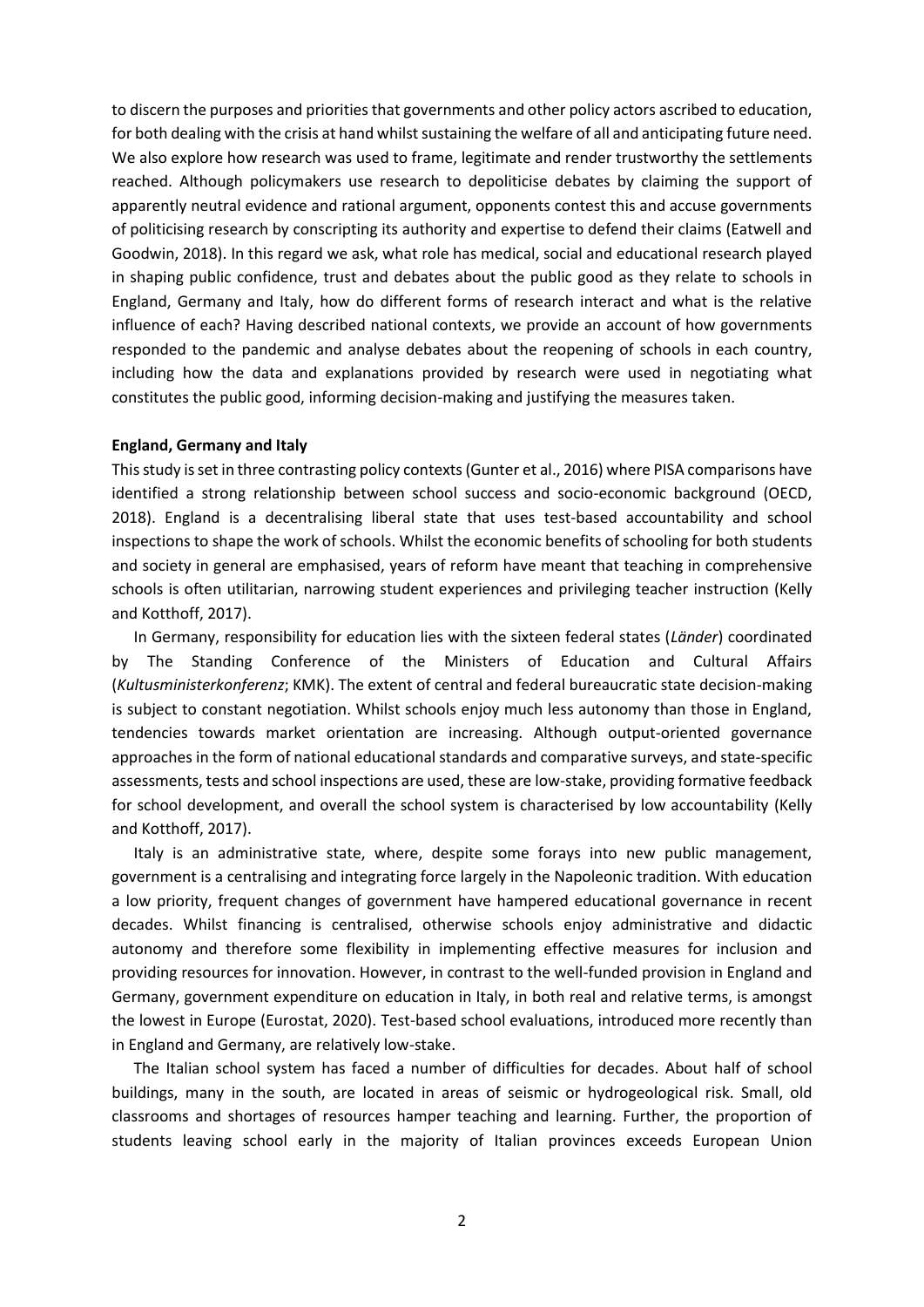expectations. Finally, early childhood provision is much scarcer than in England and Germany, and few under two year old children attend a nursery school (Save the Children, 2020a; 2020b).

### **Bourdieu's Theory of the State**

Bourdieu (1989-92/2014) offers a fragmented and conflictual view of the state. His account exposes as an illusion, the 'existence and unity of [a] scattered and divided ensemble' (Waquant, 1993: 41). Green (2013) adds to this critique by recognising the impossibility of reconciling the many actors and multiple interests involved in the work of the state or reducing these to a singular public interest. Nevertheless, the unified state is 'a well-founded illusion with very real effects' (Arnholz and Hammersley, 2013: 43). Bourdieu too sometimes seems persuaded by this, asserting that the state exercises a 'monopoly on the legitimate use of physical and symbolic violence over a definite territory and over the totality of the corresponding population' (1994: 3).

The diversity of competing interests varies from country to country. Whilst the Italian state remains largely hierarchical, Morgan (2007) coined the term polycentric state to recognise how power was devolved to the individual nations of the UK in the 2000s. German federalism similarly regionalises some areas of decision-making. Jessop (2002) further identifies how state disaggregation through market reform has brought considerable heterogeneity to some polities. The Department for Education in England, for example, is just one actor amongst many involved in decision-making, as an abundance of government-funded agencies, like Ofsted who conduct school inspections, compete with other professional and stakeholder organisations, including teacher unions, to influence schools policy. Meanwhile, local authority provision sits alongside semi-commercial and philanthropic middle tier organisations and other intermediaries including multi-academy trusts.

Whatever the nature of the states they serve, state actors are trusted if they are believed to work for the welfare of all without undue personal benefit or privileging the interests of some over others. However, Bourdieu rejects this notion of disinterested service (Arnholz & Hammersley, 2013; Bourdieu, 1989-92/2014), suggesting it is a misrecognition because, despite appearances, the interests of the powerful always dominate. The struggle over what constitutes the public interest and how to best serve the welfare of all is, he argues, set within spaces characterised by unequal social relations, as individuals and groups with conflicting values and priorities construct and contest what constitutes a good life or good society and how these can be realised. Sometimes coalitions of convenience emerge to forward particular courses of action, which can be further mobilised by pressure groups, think tanks and the media. The settlement of this conflict, however fragile and temporary, represents the public good at a specific time, guiding the work of the state whilst serving dominant values and interests. Over time, adjustments in what constitutes the public good are inevitable, as the privileged seek to secure their interests whilst maintaining popular assent in changing circumstances. Bourdieu posits that state workers, including teachers and allied professionals, constantly renegotiate the work of the state through categorisation, constructing, setting and policing boundaries in relation to their version of the public good, classifying individuals and intervening when they lie outside the limits of acceptable otherness (Shain, 2013). In so doing, they exert physical, emotional and symbolic violence.

The events of 2020 provide an opportunity to look at the workings of the state through this Bourdieuian lens, to analyse democratic decision-making and ascertain the even-handedness of policy development. Whilst the countries involved responded to similar concerns, decision-making was shaped by differences in national organisation and circumstances. For each country, we examined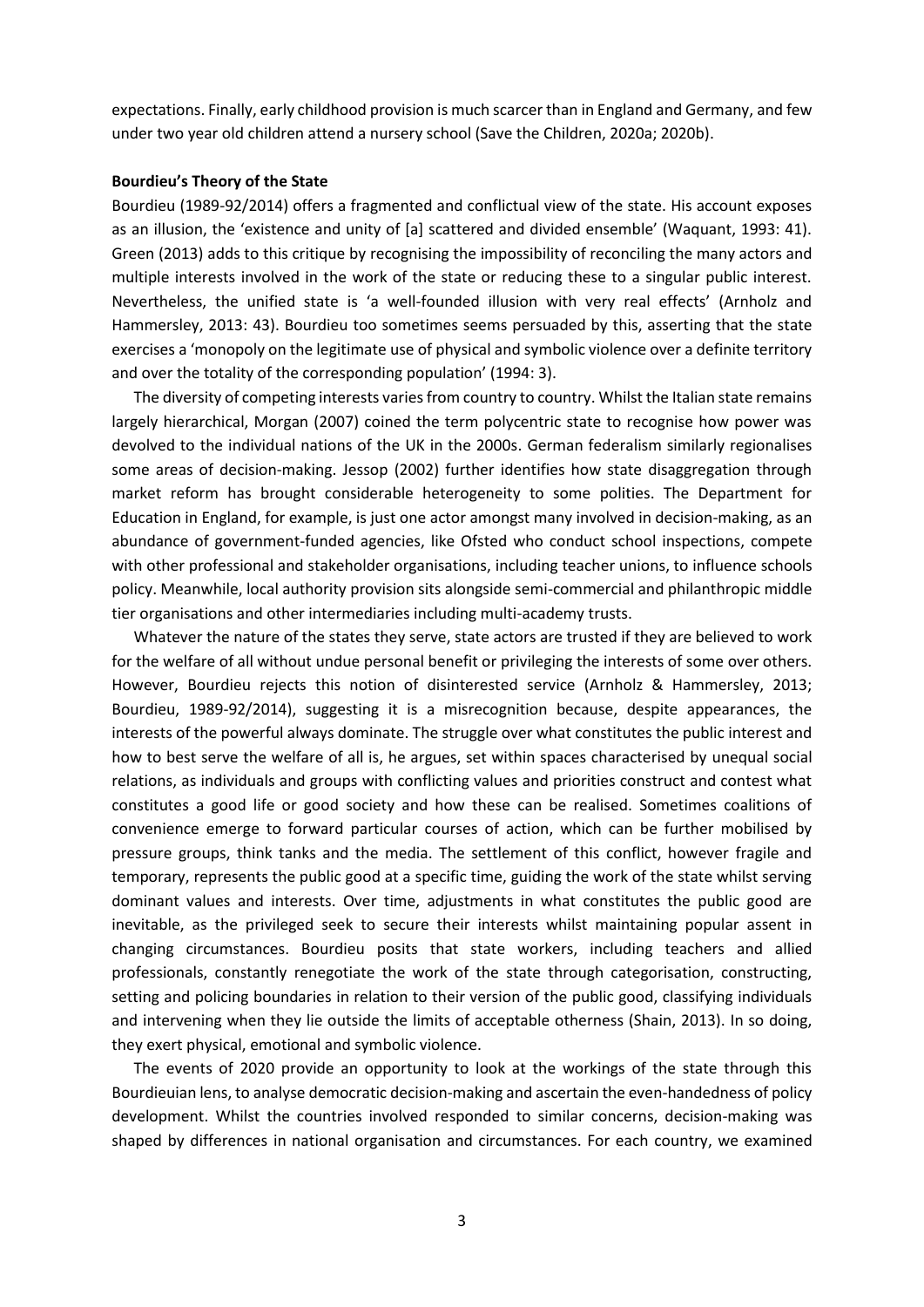how the public good was constructed and why people bought into contemporary versions of this when popular assent was achieved. We considered as important both (a) the diversity of interests represented and their relative influence on public debate, and (b) whether popular consent afforded legitimacy to the resulting policies and their implementation or if this was sufficiently contended to justify a more coercive approach.

## **Depoliticising policy debates and politicising research**

The relationship between policymaking and research is complex and contested. Ozga (2020) points to how, on the one hand, technocratic government is often criticised as anti-democratic and privileging particular interests, whilst, on the other, it is common - as with many of the responses discussed here - for politicians to use scientific and social research to legitimise their policymaking and give the impression of disinterest. For Ozga, science, like policy, is best understood as 'socially constructed and as shaped at least in part by the contexts of its production and by the social relations in which it is embedded' (Ozga, 2020: 54). However, she notes, policymaking and science follow opposing logics: whilst science is concerned with 'debating, doubting and rejecting knowledge claims', in policy, 'the admission of doubt is fatal' (Demsky and Nassehi, 2014: 113).

Many (like Fazekas & Burns, 2012) agree that governance and knowledge are mutually constitutive in social administration, with problem-oriented knowledge, which makes claims about what works in addressing social concerns, more valued than disciplinary knowledge. Research into what works uses the methods of science, particularly medicine, to make universal knowledge claims in the social sphere and create the impression that social problems are solvable by technical means following rational analysis. Claims with a strong statistical grounding are particularly valued as research evidence. As a result, Ozga argues, researchers and intermediaries in the guise of experts and consultants have become key policy actors, doing political work by producing, selecting, identifying and translating evidence for policymakers. Indeed, as Jessop (2002) identified, 'formal policy actors are replaced by a diversity of actors, public/private hybrids, and non-formal actors (consumers, third-sector members, media) and guided in action by data' (Ozga, 2020: 55). Together, these form governing assemblages that include both allied and unrelated individuals, groups and organisations, who combine, sometimes loosely but more often through networks, to do public work by encouraging people to act in particular ways.

There is an established tradition of using research evidence and comparative student data to inform policymaking, practice and debate in England (Lawn & Furlong, 2010). Market reforms have opened up middle tier support for school leaders and teachers to commercial and philanthropic enterprises, including brokerage agencies who provide summaries of research findings to support decision-making. 'What works', evidence-based practice has become increasingly valued in Germany, and represents the emergent position (Schriewer, 2017), although a strong emphasis on subjectcentred teaching remains. Support operates at a federal level, and research evidence is mostly aimed at advisors and administrators and has less direct influence on school leaders and teachers. In Italy, evidence-based education is a focus for education research, but has had little influence on education policymaking and practice.

Ozga (2020) also analyses the processes and consequences of data production, analysis and interpretation, especially by corporate and transnational organisations, which draw actors together to steer or mediate decisions and actions in all areas of life. Bourdieu (1981-1982/2019) suggests that policy actors use category systems produced by data generation and processing to achieve this, by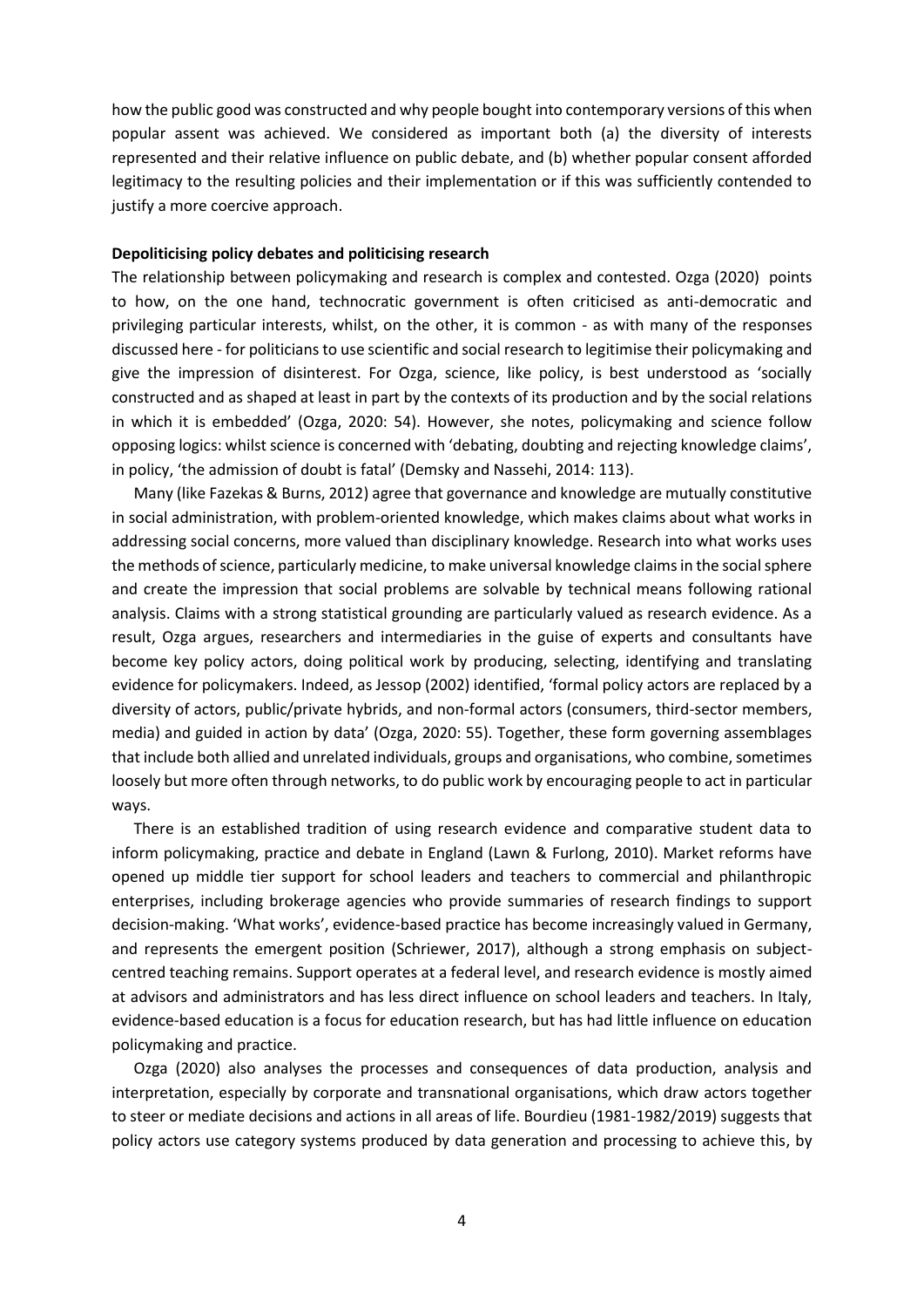varying the consequences for individuals depending on their classification. The present study shows that, whilst medical data and categories quickly became influential during the early months of the global pandemic, the availability of data in social domains including education was more limited as was government activity in this area.

## **Method**

This study sought (a) to compare national regional and local education policy responses to the Covid-19 pandemic, (b) to explore negotiations about the public good from which these responses arose, and (c) to identify the role played by research in framing, legitimating and rendering trustworthy the settlements reached, in England, Germany and Italy. This was achieved by analysing debates and their consequences for schools and students between mid-February and the end of May 2020.

The news media direct public attention and contribute to the construction of political and policy agendas, as they report on and provide a forum for public debate (Bourdieu, 1998), and Lingard and Rawolle (2021) suggest cross-field interactions between journalism and policymaking can be significant. In short, journalists present debates in particular ways, selecting what to include, omit and simplify, and may be inclined to privilege particular interests in their accounts and commentaries. Actors can seek redress when these are inaccurate or particularly unfavourable, and muster support by presenting their arguments and challenging others directly. By considering commonalities in reports of the same topics from a diversity of sources including serious newspapers of centrist, centreleft and centre-right persuasion, specialist education newspapers and national television news websites, we sought to construct broadly accepted versions of debates that approximated the public positions taken by the various actors. However, uniformity in reporting can result from media competition, as a story in one outlet subsequently appears in others (Lingard and Rawolle, 2021), so to avoid mistaking copies for corroborating accounts, we used reports published concurrently. In addition, the voices of policy actors themselves in open letters, press releases and statements, along with other publically available documentation, were used to check and develop media accounts.

To develop an account of debates relating to school closure and reopening, we drew on 180 news media reports divided equally between the three countries. Examples of sources are included in Table 1, although we went beyond these, especially in Germany and Italy, where federal or regional responses varied.

|                                          | England                   | Germany                                   | Italy                                                  |
|------------------------------------------|---------------------------|-------------------------------------------|--------------------------------------------------------|
| <b>Television News</b>                   | <b>BBC</b>                | Tagesschau<br><b>WDR</b>                  | Rai News                                               |
| Serious Newspaper<br>Websites            | The Guardian<br>The Times | Der Spiegel<br>Tagesspiegel<br>Die ZEIT   | Corriere della Sera<br>La Repubblica<br>Il Sole 24 Ore |
| <b>Educational Newspaper</b><br>Websites | <b>TES</b>                | Das Deutsche Schulportal<br>News4teachers | Orizzontescuola                                        |

#### *Table 1. Examples of the media sources used*

We examined reported debates within and between national and local politicians, scientific advisors and the wider health, education and social research communities, think tanks, health and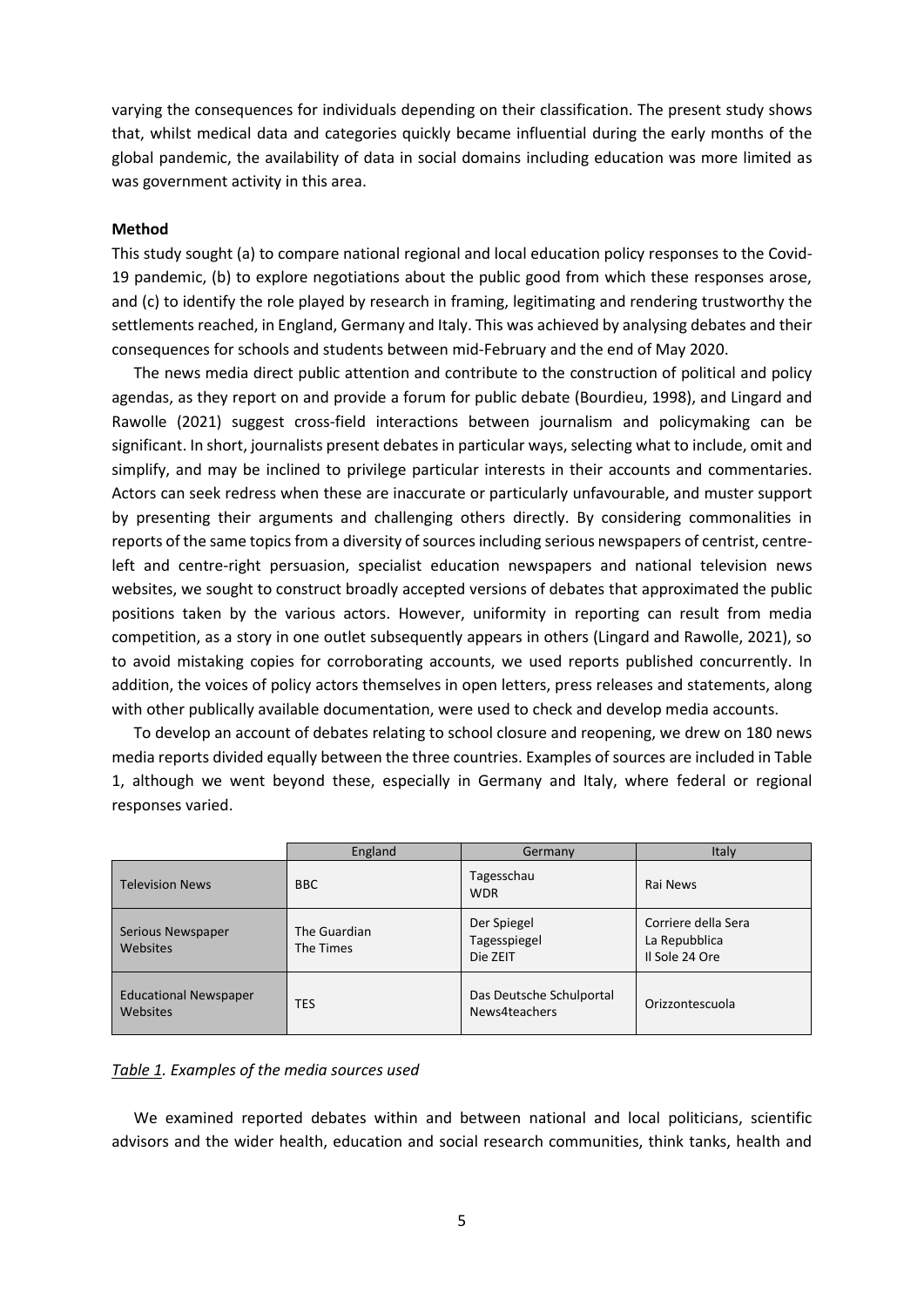education administrators, associations, trade unions, professionals, parents and students in all three countries, as well as representatives from commerce including the chief executives of multi-academy trusts in England. As media reports often emphasise conflicts, contradictions and problems, we confirmed their assertions and substantiated and developed our accounts using published documentation from government, scientists and other policy actors, including policy documents, guidance, reports, briefings, press releases, open letters and statements. Accounts for each country aimed to ascertain:

- the purposes and priorities for education in dealing with the crisis, in terms of sustaining the welfare of all and anticipating future needs;
- the debates that took place including areas of consensus, contention and change, what was decided and how decisions were justified;
- how medical, educational and social research were used in debates, whether to inform decisionmaking, to frame, legitimate and render as trustworthy any measures taken, or to monitor, evaluate and modify implementation, and how the selected studies interacted and their relative influence;

- how implementation of the decisions proceeded, including any public response.

Medical debates in each country largely concerned the contribution of schools to spreading the virus, whether children could be carriers and the risk to teachers and parents. Educational debates focussed on the benefits and limitations of home schooling, online learning and moving or cancelling exams, and especially how these disadvantaged particular groups. Both came together in discussions about reopening schools, balancing risks of spreading the virus with concerns about children's education and broader welfare and restraints on parents resuming work.

To consider why people largely complied with state activity in the circumstances described, we then analysed the experiences of each country using three dimensions drawn from Bourdieu's theorisation of the state (1989-92/2014) presented earlier. These were: (1) the range of interests represented in debates about the public good, (2) the locus and form of decision-making, and (3) policy legitimacy and the means of policy implementation. The role played by research evidence in each of these was analysed, as factions positioned themselves as trustworthy in negotiating and forwarding the public good in each country.

## **National responses to the pandemic**

The three countries in this study have all suffered low or reduced public trust in politicians in recent years. In England, where the protracted Brexit debate had left many disheartened, those expressing confidence in the government's response to coronavirus declined to half of respondents between early April and late May, whilst the proportion who trusted government information on coronavirus fell to 59% (Duffy, 2020). National surveys in Germany suggest the government enjoyed mostly positive public approval for its handling of the crisis during the first wave, with policies identified as 'science-based' supported by the majority of respondents (Wissenschaftsbarometer, 2019). However, whilst satisfaction with the political response to Covid-19 in Italy was generally high, with the Prime Minister, Giuseppe Conte, gaining public approval, opinion about the educational response was more ambivalent largely because of the limited and troubled efforts to reopen schools.

We begin by comparing debates about closing and reopening schools in each country to identify accounts of the public good, negotiations between these, the part played by research and the ease of implementing resulting settlements. The debates identified after the initial analysis fell into two broad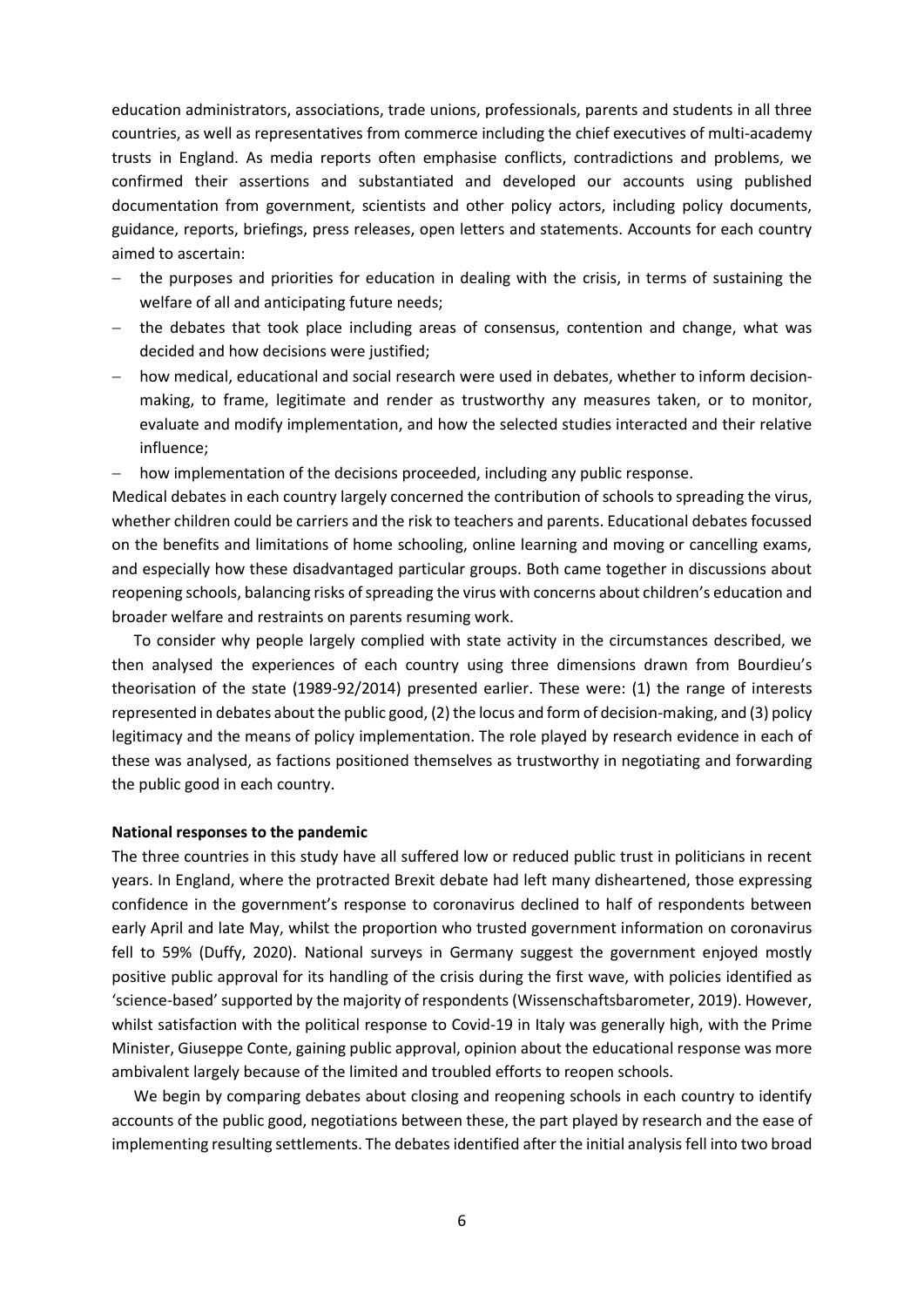areas: (1) the effects of school closures on children from marginalised and vulnerable groups, and how to support them, including the use of digital technologies; and (2) when and how to reopen schools, and how to tackle the consequences of missed schooling. In the account that follows, we reference open letters, statements, press releases and other documentation, but for clarity do not specify the numerous media sources used.

|                                                                   | England                                                                                                                                                                                                                                                                                                                                                              | Germany                                                                                                                                                                                                                                                                                                                                                                                                                | Italy                                                                                                                                                                                                                                                                                                                                                                                                                                  |
|-------------------------------------------------------------------|----------------------------------------------------------------------------------------------------------------------------------------------------------------------------------------------------------------------------------------------------------------------------------------------------------------------------------------------------------------------|------------------------------------------------------------------------------------------------------------------------------------------------------------------------------------------------------------------------------------------------------------------------------------------------------------------------------------------------------------------------------------------------------------------------|----------------------------------------------------------------------------------------------------------------------------------------------------------------------------------------------------------------------------------------------------------------------------------------------------------------------------------------------------------------------------------------------------------------------------------------|
| Supporting children from<br>marginalised and<br>vulnerable groups | Schools remained open for<br>students from marginalised<br>and vulnerable groups and<br>those with special<br>educational needs, but<br>there were delays in<br>providing additional aid                                                                                                                                                                             | Retrospective action<br>focussed on supporting<br>students from vulnerable<br>groups and with a<br>migration background, but<br>less attention was given to<br>those with special<br>educational needs                                                                                                                                                                                                                 | Retrospective action<br>focussed on supporting<br>students with special<br>educational needs, but<br>support for those from<br>vulnerable groups was<br>more limited                                                                                                                                                                                                                                                                   |
| Supporting children using<br>digital technologies                 | Government support<br>provided for students<br>without digital devices, but<br>this was delayed and there<br>was a shortfall in provision                                                                                                                                                                                                                            | Concerns were raised<br>about limited technology in<br>schools, a lack of teacher<br>preparation, little planning<br>for distance learning and<br>unequal access to digital<br>devices                                                                                                                                                                                                                                 | Lessons went online<br>immediately with schools<br>and teachers expected to<br>innovate, whilst concerns<br>about unequal access to<br>digital devices brought<br>some government support                                                                                                                                                                                                                                              |
| Reopening schools and<br>catching up                              | With concerns raised for<br>vulnerable children,<br>government prioritised<br>primary school reopening<br>in June and secondary<br>schools in September, but<br>teacher unions worried<br>about teachers' health<br>thwarted attempts to reach<br>an agreement; meanwhile,<br>discussion of student<br>evaluation and examination<br>was delayed until the<br>summer | Reopening schools was an<br>immediate focus in<br>individual federal states,<br>especially with concerns<br>about childcare for working<br>parents and vulnerable<br>children; most federal<br>states reopened<br>examination and transition<br>classes by the end of April,<br>but little consideration was<br>given to the needs of the<br>most vulnerable children<br>when schools opened<br>between April and June | Government advisory<br>group immediately<br>discussed reopening to<br>counteract increasing<br>inequalities and missed<br>learning, but safety<br>precautions meant schools<br>remained closed despite<br>resistance from families<br>and educationalists;<br>teacher unions rejected<br>mandatory teacher-led<br>summer catch-up<br>programme; a pragmatic<br>approach to student<br>evaluation and simplified<br>Matura were adopted |

*Table 2. A summary of national responses*

# *Supporting children from marginalised and vulnerable groups*

In England there was broad political agreement on two imperatives for schools following their closure; economically on providing childcare for key workers - those on whom the broader population relied for their basic welfare and wellbeing - and socially on catering for pupils with vulnerabilities including special educational needs and those who might be in danger if they remained at home. Initially, there was concern about the low numbers of attendees from vulnerable groups. Later this extended to concerns about the wider protection of such groups. The charity, *School Home Support*, reported a sevenfold increase in child referrals to social services between late March and early May, even though local authority figures had declined over the same period (SHS, 2020). They surmised that the normal means to identify child protection concerns used by local authorities, including through schools and youth clubs, were no longer available. Meanwhile, a food voucher scheme for the families of children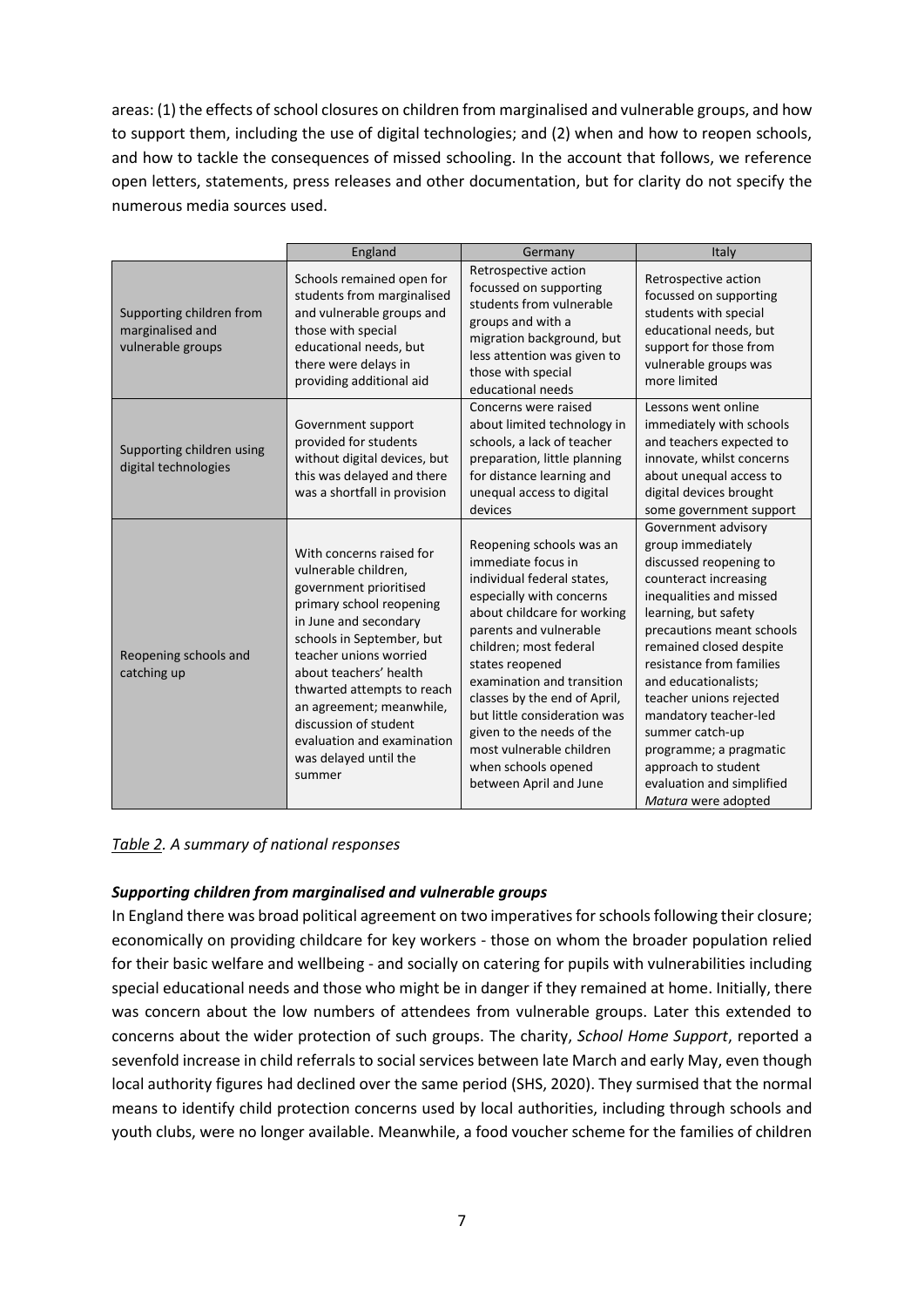eligible for free school meals, introduced when schools first closed, suffered long delays because, school leaders suggested, the company contracted to supply the vouchers was unable to deal with the demand.

Whereas the strategy in England was to keep marginalised and vulnerable students in school, in Germany the approach was to plan for retrospective action. Certainly, Covid-19 raised public awareness of inequalities in educational participation and led to discussions about the educational losers of the crisis. To compensate for learning backlogs resulting from school closures, researchers from the German Academy of Sciences (*Deutsche Akademie der Naturforscher*), known as Leopoldina as this is where it is located, recommended teaching be offered in the summer holidays, stating that these 'measures are particularly important for lower-performing pupils and can help to mitigate social inequality' (Leopoldina, 2020: 13). At about the same time, concerns were voiced about children with migration status or who were socially vulnerable, but those with special educational needs featured only marginally in the public debate. Klaus Hurrelmann, Professor of Public Health and Education, and Dieter Dohmen, Director of the Research Institute for Educational and Social Economics, pleaded for 'positive discrimination' for students on the basis of housing conditions or parental employment, and in an open letter to the KMK on 20<sup>th</sup> April, educational researchers and school leaders demanded that educational inequality be tackled as a priority after the reopening of schools (van Ackeren et al., 2020). They called for children and young people who most need support, particularly those from socially disadvantaged backgrounds, to return to school first. One petition submitted to the Bundestag, favoured allowing teachers to decide which students should attend, thereby balancing student interests for the public good. However, unlike the Leopoldina publication or statements from medical experts, the contributions of educationalists received no public response from politicians.

Like Germany, retrospective action was also taken in Italy where the focus of public debate was on how to support children with special educational needs, whilst consideration of socially marginalised and vulnerable students remained limited. The crisis exposed difficulties faced by the Italian school system for decades, exacerbating the effects of intersecting inequalities on educational opportunities. Before the outbreak, inequalities between culturally, linguistically and socio-economically stratified groups were already high (Save the Children, 2020a), but the socio-economic situation for many of the poorest worsened with the pandemic (Save the Children, 2020b). Even before the lockdown, twofifths of the most vulnerable families received free or highly subsidised school meals for their children. Now, almost half of parents with children aged between eight and seventeen years interviewed had to reduce food costs. Yet despite increasing demands, increased state aid was not forthcoming and support for marginalised children remained local and limited. Socio-economically disadvantaged children with working mothers who, it was assumed, would take on the main responsibility for childcare and home schooling, were particularly affected. Limited childcare already made it difficult for women in particular to combine family and career, but during the pandemic many parents faced the enormous challenge of coping without childcare services and only limited public support (Save the Children, 2020b). A number of female academics highlighted this situation and the lack of a political response, and subsequent debates resulted in some restricted policy initiatives, including the provision of 'babysitting' and summer childcare services (INPS, 2020).

In summary, decision-makers pursued solutions to practical concerns about children from marginalised and vulnerable groups with some success but tended to ignore politicised debates. In England, a pragmatic view of the public good, supported by data, prioritised meeting the basic needs of all. This was widely accepted, despite some operational problems. In Germany, however, a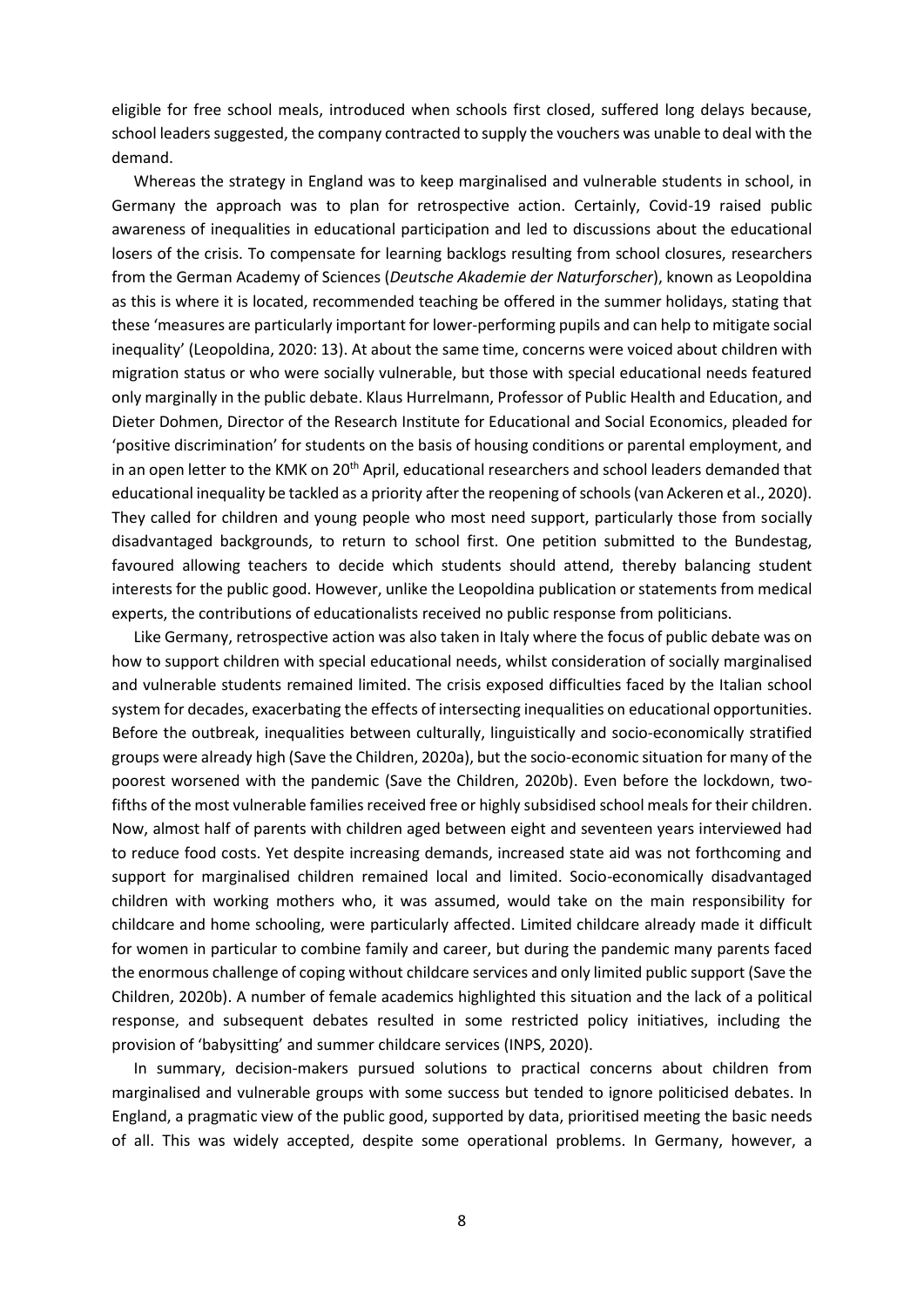principled debate ensued amongst educationalists and other commentators about the unequal impact of closure on different social groups, which did not elicit a political response, whilst public debate in Italy used data to highlight existing difficulties that could be exacerbated by the crisis, garnering broad support but only limited political interest.

### *Supporting children using digital technologies*

Concerns were raised about the necessity to home school as part of the national response to Covid-19 in Germany, even before the lockdown began. During the first few days, a *Bildungskrise* of limited technology in schools and lack of teacher preparation was identified, marking the return to a political and public debate about the digitalisation of schools from before the pandemic (KMK, 2016; OECD, 2016). Beginning in 2019, the Federal Ministry of Education and Research (*Bundesministerium für Bildung und Forschung*, BMBF) supported *Länder* and municipalities by investing in digital education infrastructure. However, because of federal state bureaucracy, preparation time for teachers and costs associated with device maintenance and staffing, less than one percent of BMBF funded developments had been approved by February 2020. Supporters saw an opportunity to accelerate digitisation, whilst others simply regarded the project as a failure. Concerns over access and a digital divide accompanied worries about school digitalisation. As pupils had been told to stay at home and use digital devices and tools for learning, a debate about unequal access to mobile devices and digital educational content began in mid-April. Some argued that online learning reproduces social inequalities by favouring a new digital elite over those with limited or no access to communication platforms or mobile devices (Bremm & Racherbäumer, 2020). Given that the BMBF initiative had been launched because teachers seldom used digital media or technologies including mobile devices, an area in which Germany regularly performed poorly in international comparisons (OECD, 2020), it was no surprise that schools lacked plans for distance learning, leaving individuals to fare for themselves in arranging online access. This brought calls to divert BMBF funding to two emergency programmes: one providing mobile devices and a second developing new digital content. But even by early May, Birgit Eickelmann, Professor of Education at the University of Paderborn, complained that educational ministers had not consulted educational researchers with expertise in digitalisation in schools.

The extent of the digital divide and limitations in the digitalisation of schools were also a concern in Italy. Many schools lacked technologies, and whilst government initiatives in the last two decades, such as the National Plan for Digital Schools (OECD, 2013) and the development of a Curriculum for Digital Civic Education (MIUR, 2019), focused on strengthening digital competences amongst teachers and students, high numbers still lacked digital know-how (Save the Children, 2020b). Geographical and age differences in online learning provision persisted, with older students best served. Hence, guidance published by the Ministry of Education, University and Research (MIUR, 2020), which indicated that teaching during school closures could address social isolation by providing online support, was rather ambitious. The implementation of the framework for digital teaching and learning was largely delegated to individual schools and teachers, and this was seen by politicians, school leaders, and parents as an opportunity to innovate and lessen the digital divide. Many institutions at all levels responded to the lockdown by immediately offering online teaching through a range of platforms and devices, and local authorities and publishers provided webinars on online teaching and online teaching materials. But an analysis of national and regional guidelines shows that, whilst most recommended consideration be given to children with disabilities in online provision (see the decree of the Prime Minister: DPCM, 2020; see also regional documents: Province of Bolzano, 2020a; 2020b),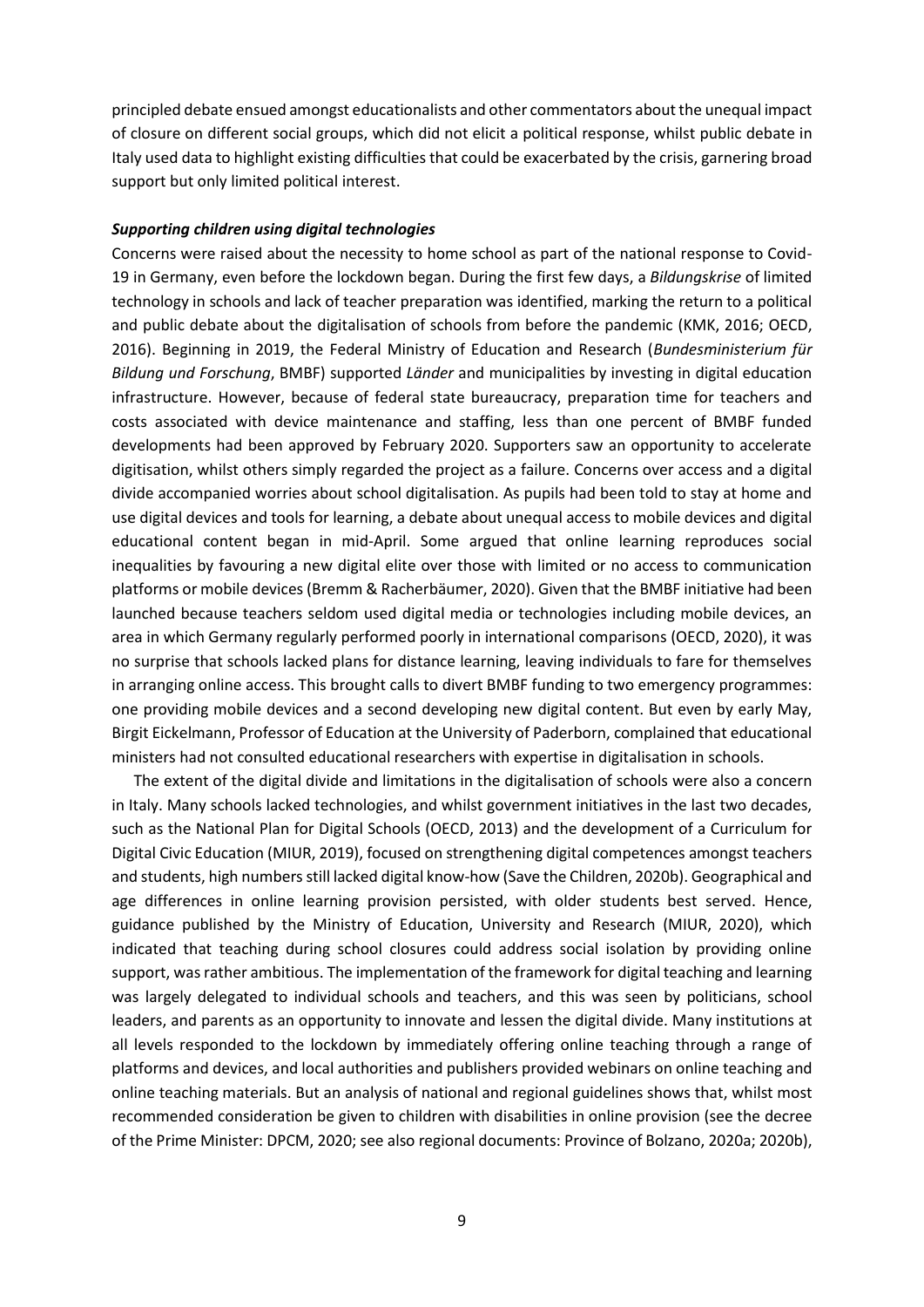little reference was made to other student groups. In May, however, the Ministry of Education document (2020a) told teachers that students without a suitable device or with only shared access to a family computer would receive government support. The *Smart Class* initiative followed (Ministry of Education, 2020b), through which schools could apply for funding to purchase technological devices. In the interim, schools were encouraged to consider alternatives such as communication by phone or encouraging classmates to share notes. The importance of teaching in some form, for motivating and encouraging all learners, especially those less engaged or otherwise disadvantaged, was emphasised along with the suggestion that family involvement may be necessary to achieve this. Early surveys and other research evidence showed that whilst students, especially in secondary and tertiary education, were satisfied with distance learning, there were problems accessing suitable technologies (ASTAT, 2020) and specific support for disadvantaged learners. However, most politicians ignored this despite the media attention it received. Meanwhile, educationalists, teachers, parents and students adopted diverse positions on teaching and learning with digital media, from outright rejection to the demand that this become the preferred approach in future.

Local school authorities also had their own interests and used the media and research to convey a positive image of online teaching and educational provision during the lockdown. In South Tyrol, school administrators used the findings of a survey and parent interviews (Province of Bolzano, 2020c) to demonstrate their success in managing online teaching and home schooling in an attempt to counter popular perceptions of educational injustice. However, the socio-economic background of the participants was not recorded in this study, and since the survey was conducted using e-mail addresses known to schools, it is likely that disadvantaged families with little online access, were not included.

England has long been an enthusiastic adopter of digital technologies in schools. By 2016, around three quarters of primary and secondary schools used mobile technologies including tablets in the classroom (BESA, 2016). A year later interactive whiteboards were almost universal (BESA, 2017). Clearly, the provision of resources is of huge commercial interest. However, studies (summarised in McFarlane, 2019) provide mixed reports of the effectiveness of technologies in supporting learning in the classroom, and whilst most students have online access outside school, the benefit of internet use away from the classroom is also unclear (ibid). Even so, education provision during school closures in England was entirely online for most children. In mid-April, the government announced that care leavers, children with social worker support and those pupils sitting national examinations the following year without digital devices would be given these to enable them to study online, and children in families without online access would receive mobile or broadband routers (DfE, 2020). Trade union leaders generally welcomed this initiative, some calling for it to apply to all age groups, although Mary Bousted, joint general secretary of the National Education Union, asked for government assurance that schools would not be expected to deliver the normal curriculum through online media. She reminded the government that such arrangements could only be temporary and not replace the necessary social contact provided by schools, although they would help children stay connected to friends, teachers and youth workers. Education secretary, Gavin Williamson, indicated that the £85 million scheme would pay for about 200,000 devices, the first of which would reach pupils by the end May, although many had still not been received by mid-June. As responsible bodies, local authority schools and academy trusts were allocated these resources based on the number of eligible pupils and a Department for Education estimate of the proportion without access to appropriate devices. But by early May, school leaders were publicly complaining about a shortfall in the number of laptops they had been allocated under the scheme.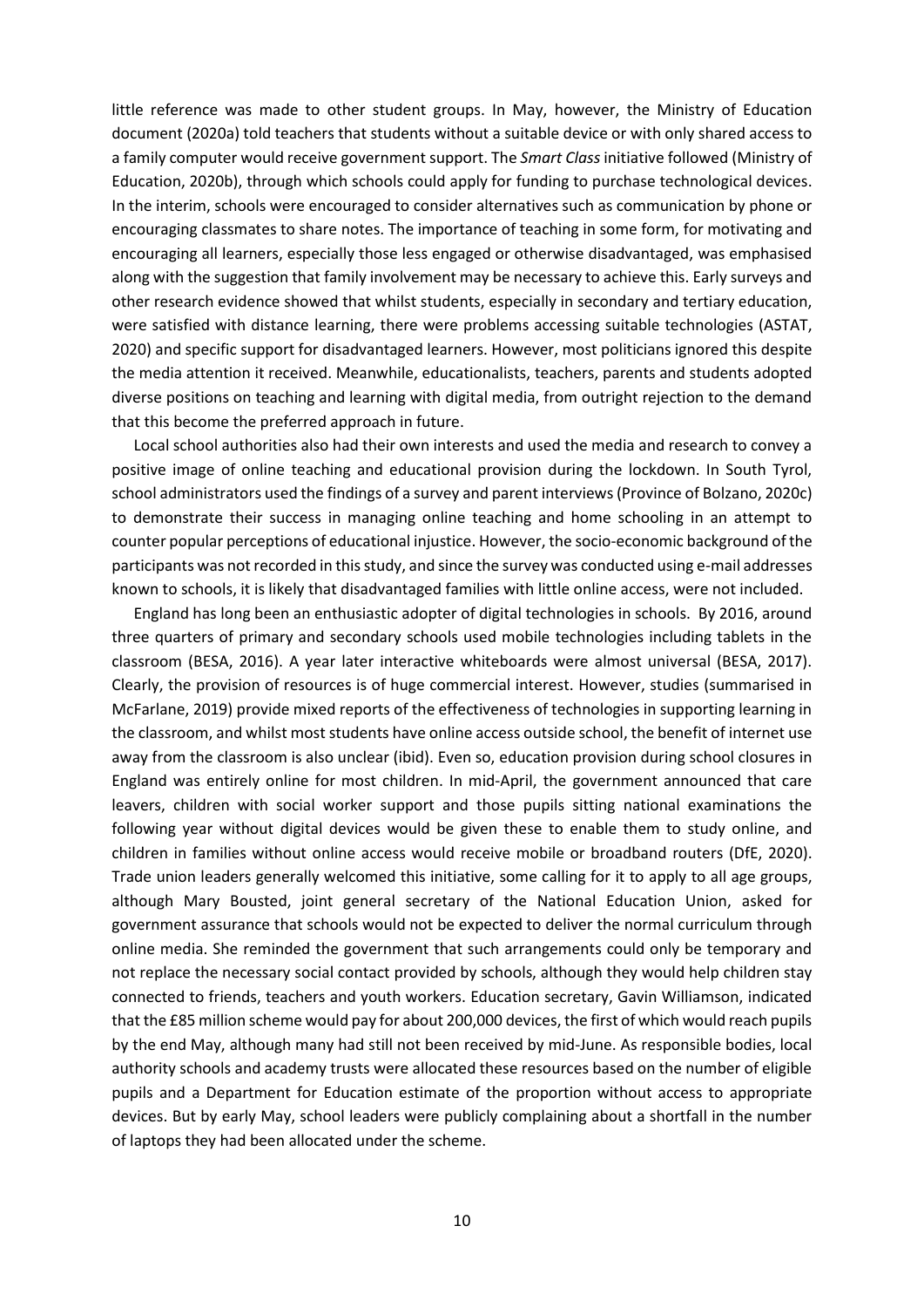Initially, there was much talk of extensive online teaching for the majority of students and some called for an educator-designed and led educational technology platform in England. Wales, Scotland and Northern Ireland already had platforms, providing resources to support the use of digital technology in schools. Amongst those to respond were nine multi-academy trusts who formed the *Oak Academy*. Thislargely charitable endeavour supported by Williamson, received some government funding and a generous contribution from Google. Forty teachers together compiled a sequenced plan of hour-long online lessons and curricular resources, including videos, worksheets and quizzes, for use by teachers and directly by students. This followed the government commissioning a 'rapid evidence assessment' of research on distance learning in early April that reported three weeks later (EEF, 2020), summarising the findings from sixty systematic reviews and meta-analyses. It concluded that the results from online approaches were either higher or the same as those from traditional instruction, but was met with disbelief by the teacher unions, leading the authors to concede that more research was needed. Indeed, responding to the Oak Academy, National Association of Head Teachers general secretary, Paul Whiteman, warned that online resources could not replace human interaction or a teacher in front of a class, adding that their use should not go beyond the coronavirus lockdown. His views were corroborated retrospectively, when surveys revealed that the majority of students studied for less than two hours per working day for the rest of the school year (Green, 2020).

In short, in Germany and Italy, where longstanding concerns and a history of ineffective top-down governance prevailed, governments limited both their engagement in debates about the public good of digitising schooling and any solutions offered. In the more heterogeneous English environment, where digital infrastructure and capacity were reasonably developed, most policy actors anticipated technology would serve the public good by providing a workable educational alternative during the closures.

#### *Reopening schools and catching up*

From early March until the end of May - when the highest number of new infections and deaths occurred - economic, health and education decision-making was largely top-down as the Italian Government directed the response to the pandemic centrally. Normally, the regions are responsible for operational policy implementation. However, state intervention was justified by the exceptional nature of the epidemic, and the national civil protection system was activated. Announcements, mostly by Conte, emphasised that politicians and a multidisciplinary team of experts had taken decisions together, an approach that the government used to legitimate decision-making throughout the crisis. This all-male technical-scientific committee established by decree in early February comprised the head of civil protection and specialists mainly in the fields of hygiene and public health medicine, epidemiology and infectious diseases. However, the dialogue between educationalists and politicians was limited (Tolomelli, 2020), and there was little discussion of alternative viewpoints or educational problems.

Initially, public trust increased but, as the public discourse turned to the economy, parents who could not return to work because of childcare costs or who felt overwhelmed juggling home working and schooling increasingly called for schools to reopen. Just after the outbreak, educationalists and psychologists had spoken of a generational catastrophe and pushed for school reopening. However, virologists advised against this because 'especially primary school children would be difficult to control', so social distancing would be problematic. Indeed, structural and economic constraints, such as small, old classrooms and shortages of the necessary materials, prevented the adoption of strict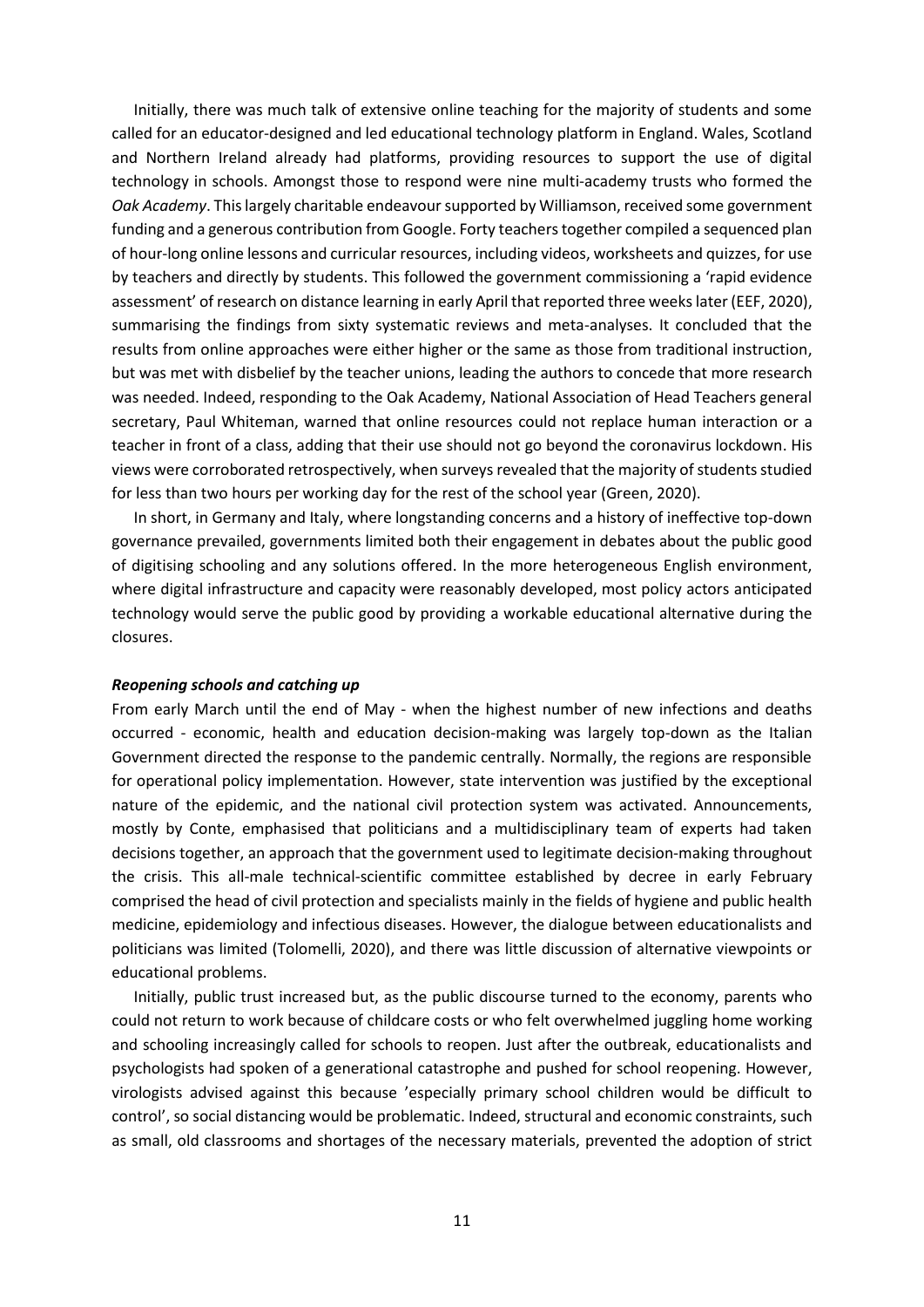safety precautions primarily designed for adults and required for reopening (Save the Children, 2020a).

As school closures extended, criticisms of school governance by families and the wider population grew. These emphasised the negative impact on children with disabilities and socioeconomically disadvantaged students. Media reports used studies of school closures in the past, such as after natural catastrophes, to warn that social disparities would grow. While policymakers used public health justifications for lasting closures, they ignored pedagogical research pointing to consequences for the cognitive, social and emotional development of children and adolescents and medical evidence indicating a reduced risk of infection among children. A call by several female scientists in July, asked the then Minister for Education, Lucia Azzolina, to review guidelines for returning to school which, they argued, compromised the educational rights and mental health of students (Gandini et al. 2020). Meanwhile, teacher unions argued against a suggestion that teachers supervise students during the summer break, supporting instead the employment of teacher volunteers and provision of additional resources for activities to promote basic competencies and counteract early school leaving, which was expected to increase as a result of the virus (CGIL, 2020).

To secure public approval, Westminster claimed their approach was 'science-led'. However, media and other expert commentators questioned the membership, operation and neutrality of their Scientific Advisory Group for Emergencies (SAGE). This led to the establishment of an independent 'shadow' group (Calnan et al., 2020), which expressed concern at the government's careless use of statistics, particularly in its daily briefings, just as an editorial in the British Medical Journal evaluated the government's handling of the crisis as 'too little, too late, too flawed', and suffering from 'delay and dilution' and a 'narrow scientific view' (BMJ, 2020).

Prime Minister Boris Johnson's announcement of school closures in March met with broad public support, and by May the focus had turned to reopening. Primary schools were prioritised, following advice from SAGE that this would aid transition to secondary school in September (SAGE, 2020). This debate saw considerable polarisation between the government and academy leads on the one hand, and teacher unions with the support of the British Medical Association on the other. Even by mid-April, the leaders of some large multi-academy trusts had pushed the government for an early reopening date. Open letters to heads in the national media and personal communications followed, citing the risk of irreparable damage to vulnerable children, but revealing a lack of sensitivity to concerns by teachers for their own health (Gibbons, 2020). Hence, in early May, nine trade unions issued a joint statement on the medical risks of reopening for teachers and the spread of coronavirus, even with class sizes reduced and social distancing enforced (TUC, 2020). Here medical concerns were, for the first time, set against the social and educational impact of school closures on families and children, including concerns for mental health and wellbeing. The government focused on the need to prevent students from falling behind, and vowed to reopen schools for many pupils on  $1<sup>st</sup>$  June. Published in mid-May, an Institute for Fiscal Studies survey of 4000 families in England had suggested children from more affluent households were spending 30% more time each day on educational activities that their poorer peers, increasing the urgency of the debate (IFS, 2020). At the same time, the Children's Commissioner for England, Anne Longfield, criticised the squabbling between teacher unions and the government and urged them to work together to reopen schools as soon as possible. There were also growing concerns about the gendered impact of school closures, with evidence from an audit of organisations early into the lockdown suggesting domestic abuse cases had increased during the period of lockdown (ONS, 2020). Further, a University College London longitudinal study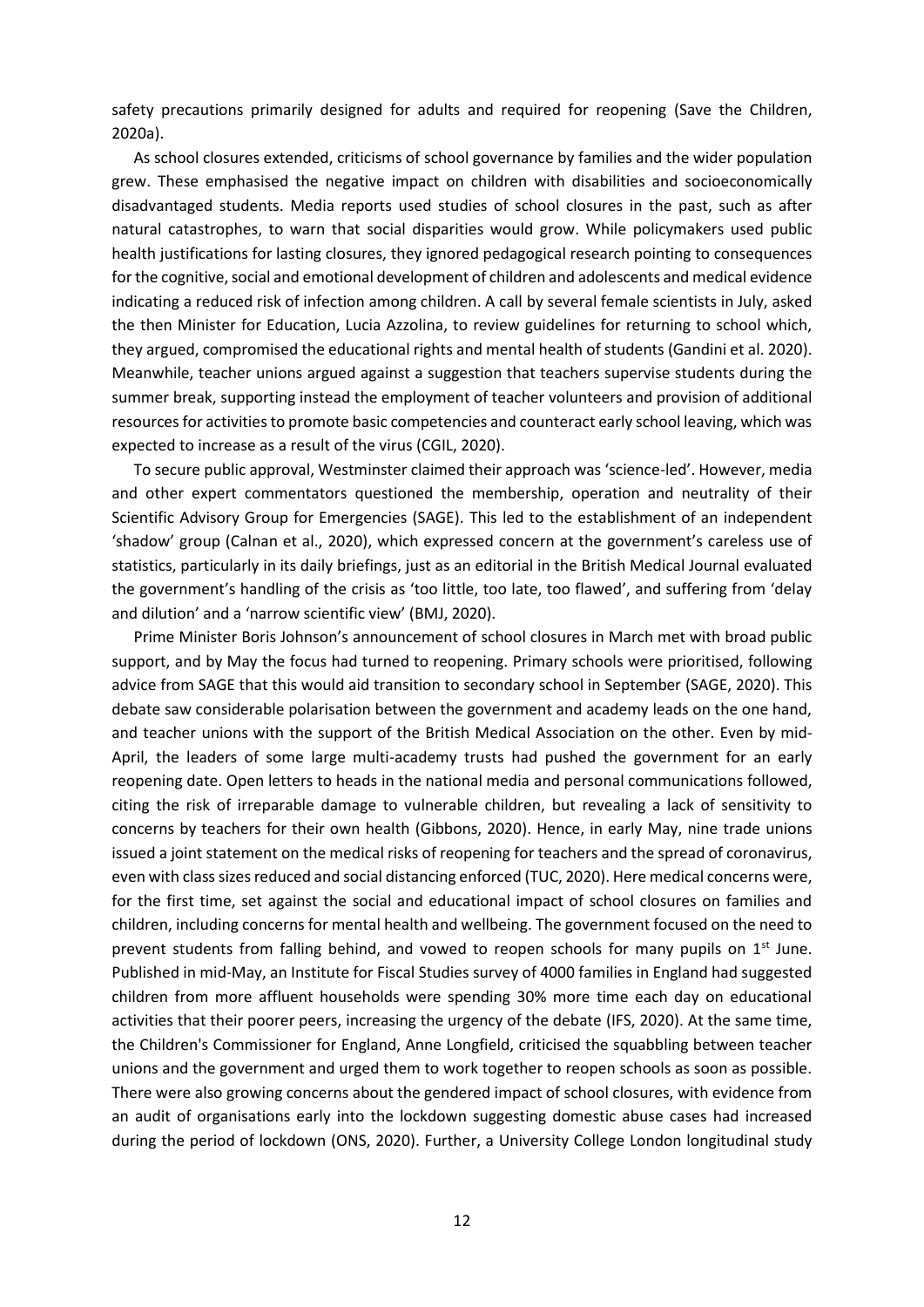identified the lack of childcare as significant in almost half of female redundancies during this period, whilst many other women continued to bear the brunt of childcare and home schooling and therefore struggled to return to work (UCL, 2020).

Meanwhile, opposition politicians urged the government to publish their scientific advice on reopening schools. Thisturned out to be qualified and inconclusive (SAGE, 2020). Meanwhile, the lack of progress on testing or a technological solution to monitoring and controlling infections using a mobile phone app provided little reassurance. By the end of May, it was clear that public confidence in or appetite for reopening was limited, and as local administrations in Birmingham, Liverpool and Manchester suggested implementation would be impossible and local public health officials said it was dangerous to do so, the government backed down. Teacher unions and local government, both citing medical worries, had overcome arguments on behalf of students by government, academy chain leads and others, backed by social research but without robust medical evidence. Given their earlier experiences of market reform, it is little surprise that unions were defensive in seeking the interests of their members. Nor was it unusual for local officials to support their communities, especially as regional inequalities were widening. Yet it was uncertainty that made it difficult to reach agreement. Trade unions and local government were unable to agree on what constituted acceptable risk, whilst the government and middle tier were unwilling to acknowledge the difficulties schools faced or doubts about the best way forward.

In March, the Robert Koch Institute (RKI), the German government's public health institute, recommended school closures to contain the pandemic, based on historical data and mathematical models. At the same time, they discussed the challenges of childcare and employment, especially for key professionals (RKI, 2020). A KMK resolution to waive compulsory school attendance and close all schools nationally followed, with childcare provided for doctors, nurses, police officers and other emergency workers, all of whom enjoyed popular approval. From the start of the lockdown, federal states discussed school reopening and childcare for working parents. Initially, each state had different expectations about when schools would reopen depending on local circumstances, some aiming for the end of March and others the end of April. There were repeated postponements. In April, a team of researchers from the Leopoldina published 'Coronavirus pandemic - a sustainable solution to the crisis' (Leopoldina, 2020). The national government saw this report as a guide to lifting restrictions. It recommended that schools reopen step by step 'as soon as possible' (2020: 12), taking account of local conditions, and starting with primary schools because 'children require the most support and guidance, and their parents are more heavily dependent on schools for childcare' (2020: 12). Amongst other measures, the report proposed smaller class sizes and keeping students in specified groups. Nevertheless, this paper was criticised as unrealistic, unclear and failing to recognise the burden of home schooling, distance learning and social expectations in employment and childcare for women. And whilst the report emphasised the social significance of school-based learning and the fear that existing inequalities would be exacerbated, children with special educational needs were only mentioned briefly.

By the end of May, parents and teachers were still calling for a plan for reopening. The Friedrich Ebert Foundation engaged an expert group of educational researchers, medical doctors, parents and teachers to explore this (Jungkamp, Maaz, Pfafferott & Stichler, 2020). But despite earlier assurances, little thought was given to the needs of vulnerable children when school reopening began. School authorities treated schools for students with special educational needs like other schools, even though their social, educational and medical requirements differed.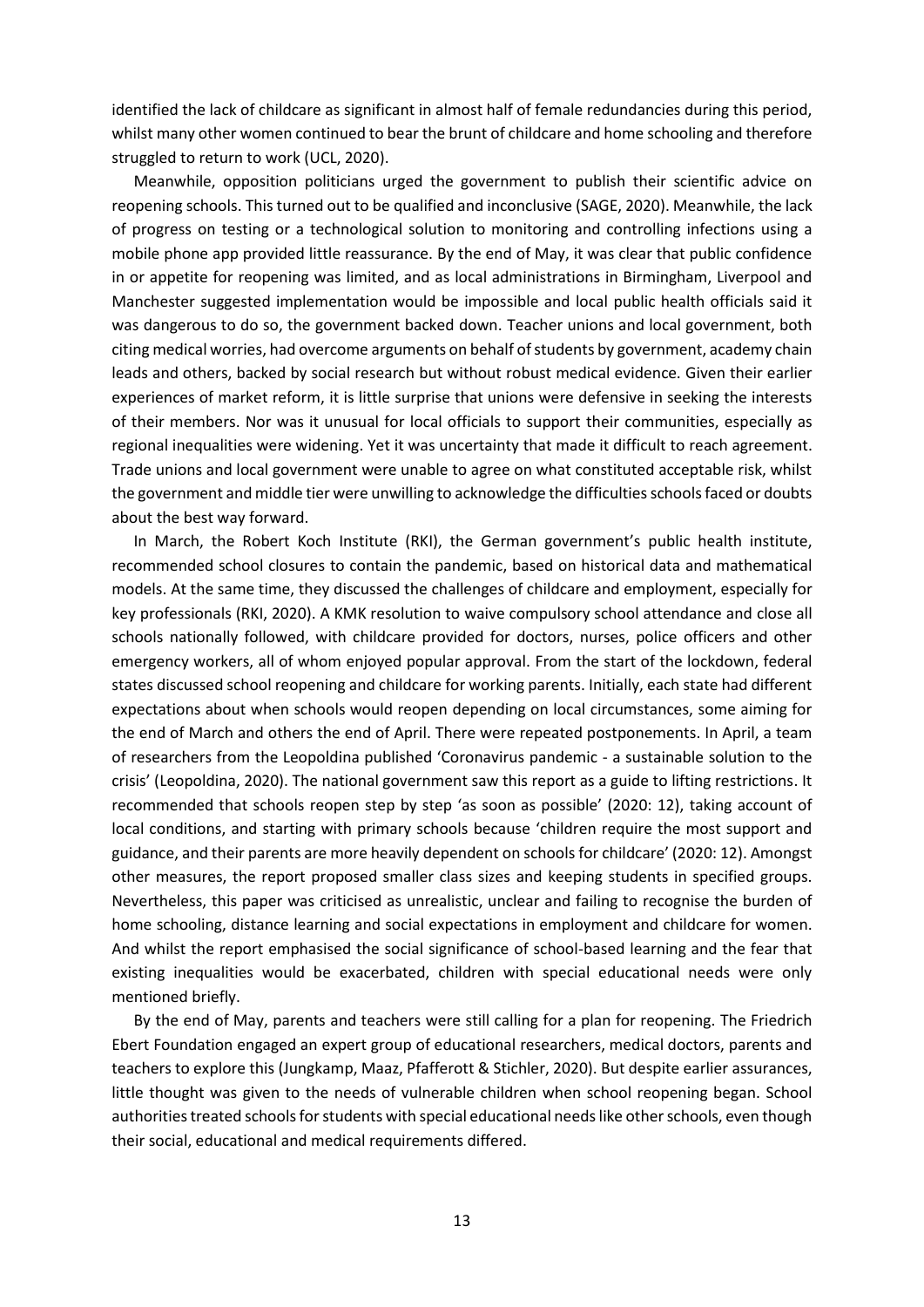In Italy, policymakers sought a pragmatic approach to student evaluation. Teachers assessed pupils using distance learning approaches, allowing children to pass the school year, and requirements for the *Esame di Maturità* terminal examination for secondary education were simplified. In England, examinations only became important in the summer, but from the start of the crisis, examinations were a significant concern in Germany. Where schools faced local closures, parents demanded an emergency plan for *Abitur* cohorts that prioritised the needs of employers and universities. However, teachers' associations and unions emphasised the protection of teachers and students and called for a *Notabitur* award based on student performance during the school year. Some questioned the necessity of the *Abitur* and suggested new forms of university entrance examination. Schleswig-Holstein was the first federal state wanting to cancel the examination to protect the health of students and teachers, which was welcomed by trade unions. Some federal states discussed postponing examinations by one or two months, a few proposed starting them early and others stuck to existing arrangements. All rejected the *Notabitur*. By late March, the KMK agreed that examinations either take place as planned or by a catch-up date at the end of the school year, leading students from different localities to write open letters to their respective ministries of education, identifying a 'disrespect for risk groups' (Vieth-Entus, 2020). One ministry reacted, recognising the stressful situation of students, but stating that they could not act otherwise because they 'would be threatened with non-recognition of the *Abitur*' by the KMK. Meanwhile, the Leopoldina agreed examinations should take place at all levels, and recommended schools reopen graduating classes first, including transition classes to vocational or gymnasium upper schools. Almost all federal states had done so by the end of April.

Comparing negotiations about school reopening is revealing. Central government in Italy and Germany prioritised public health over reopening, despite campaigns by other national and regional actors with social, educational and economic concerns; the very concerns that central government in England highlighted when arguing for reopening, before bowing to objections on medical grounds from other national and regional actors. Meanwhile, examination arrangements, simplified in Italy and largely ignored in England, were a key concern in Germany. To many, cancellation or even modification was unthinkable. Federal states proposed alternatives, whilst teachers' bodies expressed concern for the welfare of their members and students complained about unfairness, but eventually almost all states reinstated examinations with little change. To explain this and other areas of negotiation we now turn to Bourdieu, before using his frame, introduced earlier, to compare responses to the pandemic more broadly.

#### **The dynamics of crises**

Bourdieu (1989-92/2014) suggests that, during periods of crisis and social upheaval, habitus - the web of personal dispositions that shape an individual's encounters with others and the world - becomes misaligned as fields - the arenas where these interactions play out - change (Fowler, 2020; Sapiro, 2013). There are a number of examples above. With school closure, for example, parents, particularly women, unable to continue working from home because of childcare and home schooling responsibilities, faced economic difficulties in all three countries. Students with specific needs or vulnerabilities missed out when home schooling was unable to address these, those with limited or no digital access were disadvantaged when educational provision moved online, and the loss of faceto-face social opportunities afforded by schooling affected the wellbeing of many.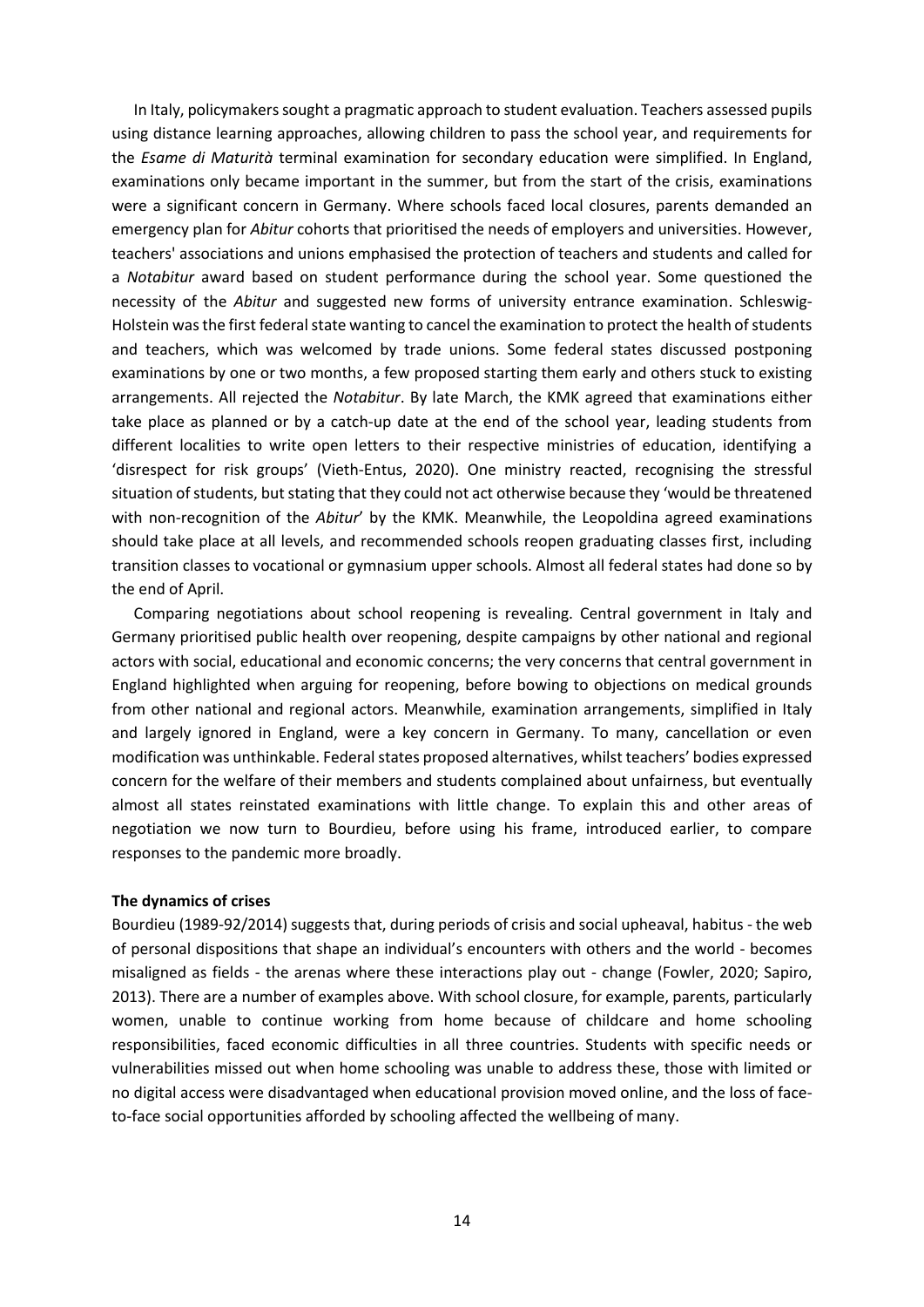Such field changes heighten existing conflicts, trigger resentment and lead to a realignment within and between decision-makers, intellectuals and various social groups. For subordinate groups, resentment stems from the contrast between their own lack of symbolic recognition or status, and the 'relational continuity [of the] structural efficacy of elites in regulating their own reproduction' (Fowler, 2020: 444). At such times, the political classes remain focussed on maintaining control of decision-making and the consent of all, whilst still privileging dominant interests. Meanwhile, public intellectuals, scientists, experts and their brokers and interpreters, and social commentators fall into two camps. For those representing the interests of the subordinate, crises present an opportunity to challenge the existing order; an order that those who align with the establishment seek to defend. So, those concerned by the unequal impact of school closure on different social groups, and others seeking greater digitalisation in schools, took up these causes at the start of the crisis in Germany, as did those with existing concerns in Italy. Interestingly, subsequent arguments for school reopening on social, educational and economic grounds provided both a challenge to government actions in Germany and Italy and a defence of the government in England. However, none of these principled arguments or objections were ultimately successful.

According to Bourdieu (1989-92/2014), the state sustains continuity and unity by establishing a national habitus encompassing popular rituals, a consecrated culture bestowed with symbolic status, and national myths. In Germany, the *Abitur* examination is a long established social ritual for the privileged and aspiring, an iconic signifier of German culture, history and tradition, and a symbolic means of bestowing social standing. This explains why suggested changes met such resistance. First introduced in 1788, the *Abitur* remains an unwavering, enduring and highly valued indicator of status, whose worth increases amidst other uncertainties. To some extent the observation still holds, 'that the strict use of the *Abitur* for academic, professional and occupational purposes categorises the German people into the 'haves and have-nots.' Demands for the possession of the *Abitur* have developed an educational caste system throughout the long years of its use' (Dewitt, 1955: 353). Building on national habitus, governments deploy notions of shared interests and rights to distract from their favouring of particular interests. In response to concerns of inequity, the government in England kept schools open for the children of key workers and those with special needs and vulnerabilities to alleviate the specific difficulties facing these groups, although not all who could took advantage of this. Similarly, all three governments attempted to provide digital devices to students without access, with varying degrees of ambition and success. Such practical measures were received positively, despite some shortages.

Governments claim 'to state the public good, to be the public good and to appropriate public goods' (Bourdieu, 1989-92/2014: 86), with their activities underwritten by the certainties of the law, science and other institutions and traditions. These are portrayed as trans-historical and universal, transcending their social conditions of production, whilst those engaged in legal, scientific or similar practice are characterised by their 'interests in disinterestedness' (Bourdieu, 1990, 110-11). Aside from medical research and epidemiological understandings, statistical surveys and investigations served this role in large part for all involved in negotiating the public good during the first lockdown, whilst those making principled cases using the often more culturally contingent ideas and findings of social and educational research were less influential. Nevertheless, Bourdieu suggests, those with specific expertise can mobilise symbolic challenges to inequalities in status, and cultural challenges to dominant ways of thinking and acting at times of crisis (Fowler, 2020). One approach is to identify particular cases that contradict shared interests or universal claims. So, although governments cast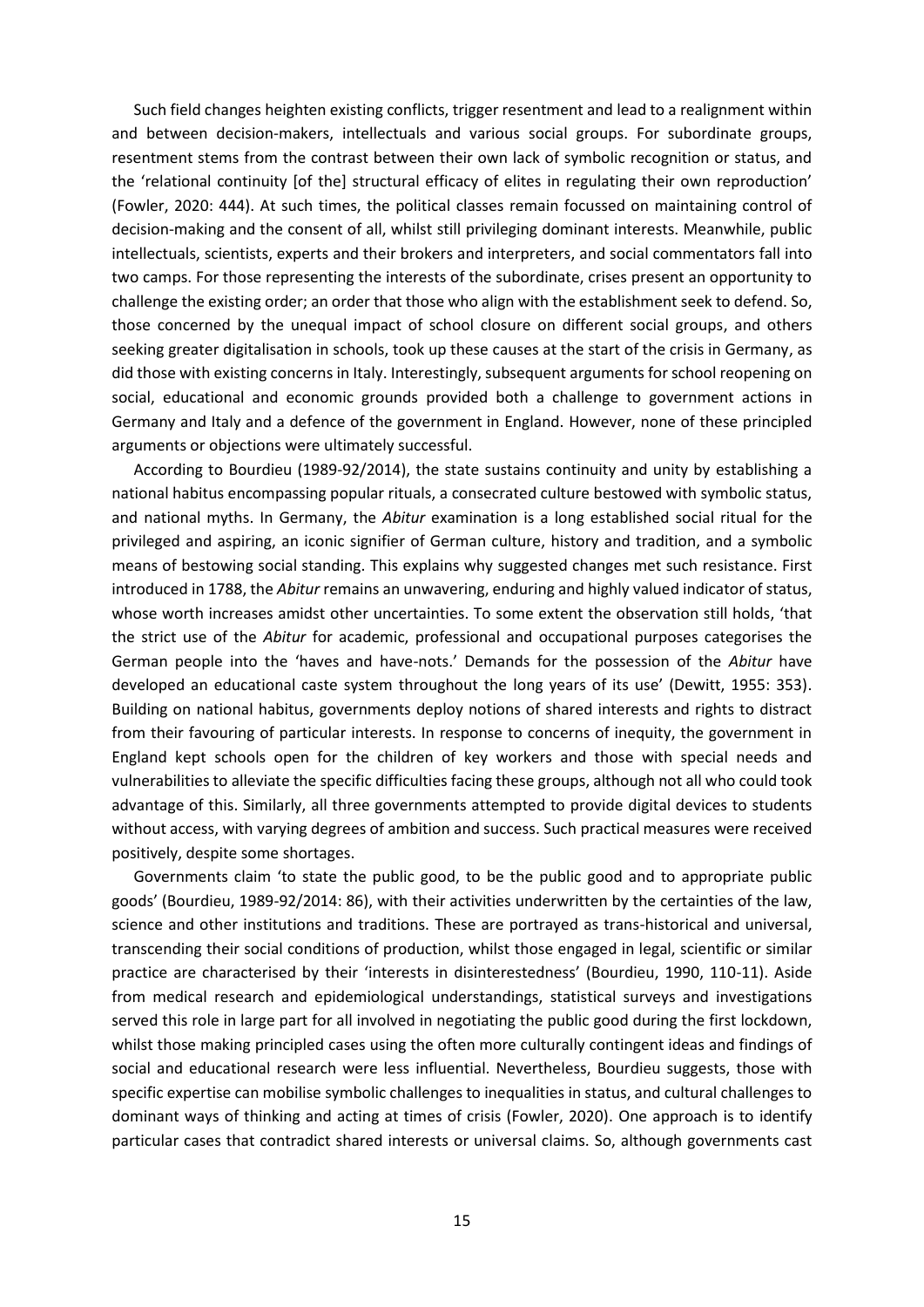the lockdown as in the interests of all and used epidemiological evidence to justify this, in practice it highlighted the continuing unequal status of women and the young, both of whom were disproportionately disadvantaged by school closures, as subsequent social research studies reported. More positively, the demand for digital provision challenged existing cultural expectations of face-toface schooling by increasing awareness of future opportunities, whilst also identifying some of the potential benefits and limitations of digitalisation.

# **State responses to Covid-19**

We now consider further why people largely complied with state activity in the circumstances described.

|                                         | England                                                                                                                                                                                                                                                                                                                                                                                                      | Germany                                                                                                                                                                                                                                                | Italy                                                                                                                                                                                                                                                           |  |
|-----------------------------------------|--------------------------------------------------------------------------------------------------------------------------------------------------------------------------------------------------------------------------------------------------------------------------------------------------------------------------------------------------------------------------------------------------------------|--------------------------------------------------------------------------------------------------------------------------------------------------------------------------------------------------------------------------------------------------------|-----------------------------------------------------------------------------------------------------------------------------------------------------------------------------------------------------------------------------------------------------------------|--|
| Range of interests                      | Multiple interests,<br>including commercial,<br>sometimes formed loose<br>alliances both for and<br>against government policy                                                                                                                                                                                                                                                                                | Whilst regional politicians, health and educational experts<br>and administrators, trade union leaders and school<br>leaders each represented specific interests, a relatively<br>coherent public space afforded fewer opportunities for<br>resistance |                                                                                                                                                                                                                                                                 |  |
| Locus and form of decision-<br>making   | Heterogenic decision-<br>making across a diversity of<br>national and middle tier<br>actors                                                                                                                                                                                                                                                                                                                  | Federally delegated<br>decision-making, although<br>increasingly subject to<br>centralised coordination<br>and agreement                                                                                                                               | Centralised and hierarchical<br>decision-making justified by<br>the extraordinary nature of<br>the pandemic                                                                                                                                                     |  |
|                                         | Initially, medical evidence shaped official responses; later economic and social concerns<br>were included, leading to disagreement and disappointment for some, but little attention<br>was given to educational expertise and research findings, despite increased recognition<br>of the importance of schooling; overall, the crisis magnified the existing social challenges<br>and widened inequalities |                                                                                                                                                                                                                                                        |                                                                                                                                                                                                                                                                 |  |
| Policy legitimacy and<br>implementation | Market reform allowed a<br>speedy response to<br>identified needs by a<br>combination of state,<br>commercial and<br>philanthropic actors                                                                                                                                                                                                                                                                    | Together, the federal states<br>and the KMK coordinated<br>the reopening of schools,<br>responding to parental<br>demands and prioritising<br>examination arrangements                                                                                 | The protection of citizens<br>and the maintenance of the<br>health system were<br>prioritised, followed by the<br>relaunch of the economy,<br>with less emphasis placed<br>on the reopening of schools<br>as this was hindered by<br>infrastructural weaknesses |  |

*Table 3. Themes across national responses*

# *Range of interests*

Clearly, there were a number of times where the various actors involved in decision-making worked to forward specific interests as they negotiated the public good (Bourdieu, 1989-92/2014). Some used evidence to bolster their positions in negotiations, which stumbled when contradictions in evidence and its interpretation led to uncertainty in the decision-making process and reduced public trust. Negotiations often pitted social or educational priorities - including advocacy for children's right to education - on the one hand, and economic ones on the other, against medical imperatives in all three countries. However, these differed between countries in both substance and the extent to which those representing different groups became allied. In England, for example, because of market reform there were many organisations with interests in schooling, and some coordinated their actions for or against government policy, albeit loosely. Whilst academy leads and the government formed a governing assemblage (Ozga, 2020) to push for reopening, it was longstanding policy actors, namely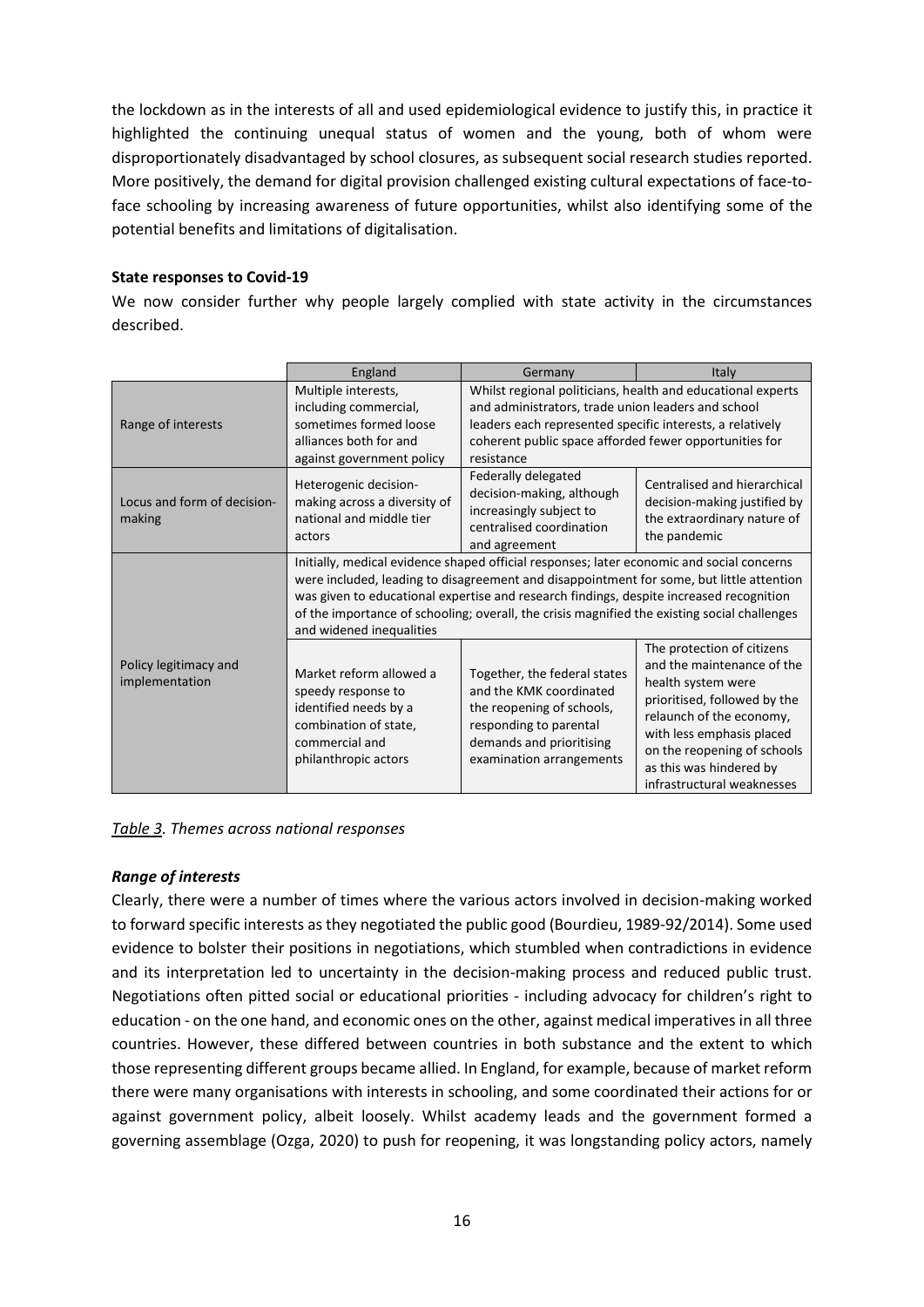local authorities and trade unions, who built on public scepticism and mistrust to resist these plans successfully because they had both the arguments and means to do so. In contrast, a less fractured public space afforded fewer opportunities for alliances to exert influence in Italy and Germany, as their principled arguments were not backed by threats of action. Indeed, the conflicting interests of the teaching profession, unions and academy leaders in England was significant, making it more difficult for the government to maintain coherence.

There were many examples of how health, economic, social and educational interests competed with each other. The developing medical discourse classified children as virus spreaders to be kept at home on the one hand (by the RKI in Germany, for example), and barriers to employment for parents needing childcare on the other (as expressed by the governments in all three countries). Later, students' right to take terminal examinations (identified in Italy in Germany) was set against the protection of vulnerable (as voiced by student groups in different states in Germany). Sometimes, actors adopted contradictory positions to forward their own interests. When the debate in Germany focussed on school reopening, teachers' associations used medical arguments to maintain closure, in the face of some criticism. However, they argued against using distance learning to help prevent the spread of the virus by suggesting schools were poorly resourced, teachers were underprepared and access to devices was too unequal. As a result, the debate swung back and forth between online learning and school reopening, until eventually, frustrated with this indecision, the KMK acted unilaterally. Similar concerns were raised by teachers' associations, educational researchers and policymakers in all countries.

Finally, there were examples where the interests of some social groups simply could not be met in education, even though the changes required were achieved in other areas. In Italy, for example, while a resumption of economic and commercial activities in compliance with national regulations was possible, often involving combinations of remote and on-site working, such arrangements were impossible for many in an education system that lacked resources. As the need for social distancing became nationally mandated, this prevented school reopening because teacher numbers were insufficient and school buildings were inadequate. Large numbers of students, small numbers of teachers, relatively small classrooms and a lack of alternative spaces meant education policymakers could not find safe, sustainable and financially viable solutions. Media reports identified this as an example of how education was of little importance to politicians when compared with economics. As a result, families, considered themselves abandoned by the state and caught between remote working expectations and home schooling demands. And despite generally high public approval for the government's handling of the crisis, the ambivalence many felt about their educational response was compounded by a perception that education experts had little involvement in finding solutions.

## *Locus and form of decision-making*

Significantly, decision-making and administration lay at different levels in each country, being largely centralised in Italy and more delegated and heterogeneous in Germany and England, although in both cases increasingly subject to central coordination. Indeed, the pandemic increased awareness of differences between the nations of the UK. Despite its progressive fragmentation during the previous three decades, the state moved centre-stage as a political authority as the crisis took hold in England, provoking some politicians to warn of authoritarianism or technocratic populism. However, years of neoliberal reform and austerity had left state capacity much reduced. Having encouraged their autonomy, the government could not now force schools to reopen. Meanwhile, the lack of governance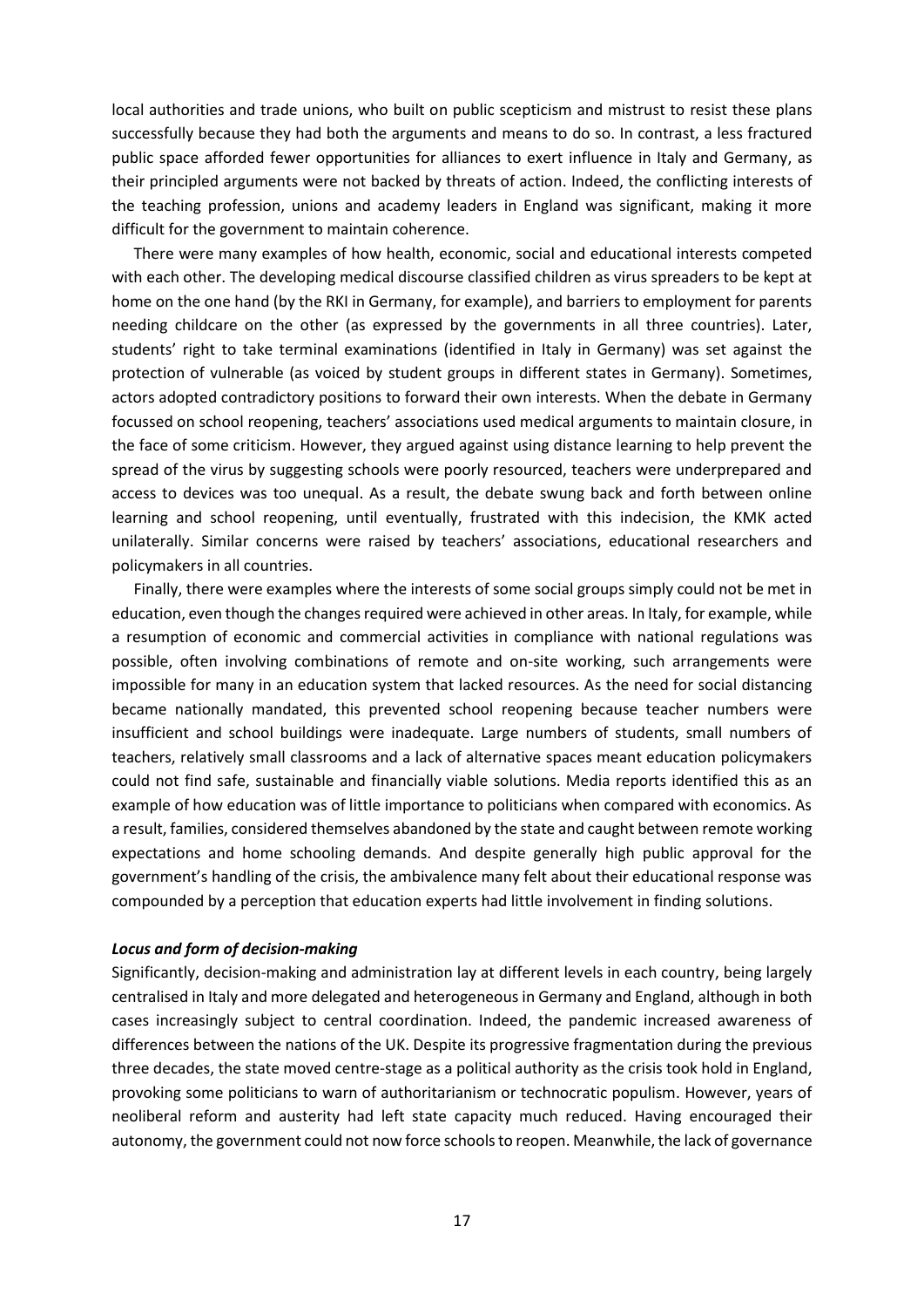at a local level had led to a diversity of middle tier provision driven by multiple interests, many commercial. Nevertheless, such organisations can respond quickly to market opportunities, as illustrated by Oak Academy, a development shaped by customer - that is, teacher - demand and taken for granted assumptions, rather than student interests. Inevitably, the resulting platform employed structured, teacher-led approaches to knowledge transmission, similar to those that dominate faceto-face teaching, and minimised opportunities for student exploration and interaction. The picture was a little more straightforward in Germany and Italy. The locus of decision-making during the crisis in Germany was mainly regional or local depending on the medical severity of the crisis in the federal state, whilst central advisors such as the Leopoldina guided decision-making at an inter-federal level, with national committees coordinating federal cooperation and agreement. On occasion, they also drew a line under debates that were not moving towards a resolution, by bringing federal ministers together to work through a solution. Meanwhile, the centralisation of decision-making in education in Italy was offset by the provision of additional support in health and education to the regions.

For the most part, governments maintained control consensually as they moved from negotiating the public good to implementing the settlements reached. In so doing, states inflict symbolic violence - when individuals or groups misrecognise their subaltern position - by classifying people, objects and activities using categories that benefit the already privileged (Bourdieu, 1989-92/2014; 1981- 1982/2019). State sanctioned institutions are awash with such categorisations, from the roles, responsibilities and experience of various actors to the approaches used for identifying expectations and needs. The consequences of stratification using state-sanctioned medical and educational measures for individuals can be significant. In each country, official responses to the virus used both existing and newly developed health, education and social classification frameworks to further the public good during the first wave. Initially, medical categories used health concerns to regulate social mixing, especially with vulnerable groups such as the elderly and those with other risk factors. Soon, the economic categories of key workers in England and key professional in Germany and later Italy, whose children required childcare to allow them to continue working, separated those who could attend schools from those who could not. Less explicitly, parents, especially women, were expected to prioritise home teaching and found it hard to also secure recognition as home workers. Later in all three countries, various policy actors called for an acknowledgment of this non-categorisation and for specific student groups, disadvantaged by a one size fits all approach, to receive greater attention. These included students with migration status, especially in Germany, or those who were socially vulnerable, socioeconomically disadvantaged, had specified needs or were in transition and examination years. Indeed, as mentioned earlier, in Germany and Italy, the maintenance of existing educational classification systems - the *Abitur* in particular and the *Matura* to a lesser extent, both of which favour already advantaged students - became the subject of much debate, indicating their valued position in society. Meanwhile, other educational categories such the constitution of schooling were redefined to encompass online learning and students were classified according to their digital access, whilst in England face-to-face work became childcare for socially valued employees and vulnerable students. In all cases, rather than benefitting all, home circumstances - specifically access to digital devices, suitable working spaces or knowledgeable adults - became more significant for school success. Bourdieu and Passeron (1977) identify how schooling takes place in social spaces inhabited by actors who are unequally positioned to forward their own interests. Although schools create the illusion of equal opportunities, it is the unequal distribution of beneficial capitals and the dispositions of habitus, acquired through socialisation outside school, that regulates educational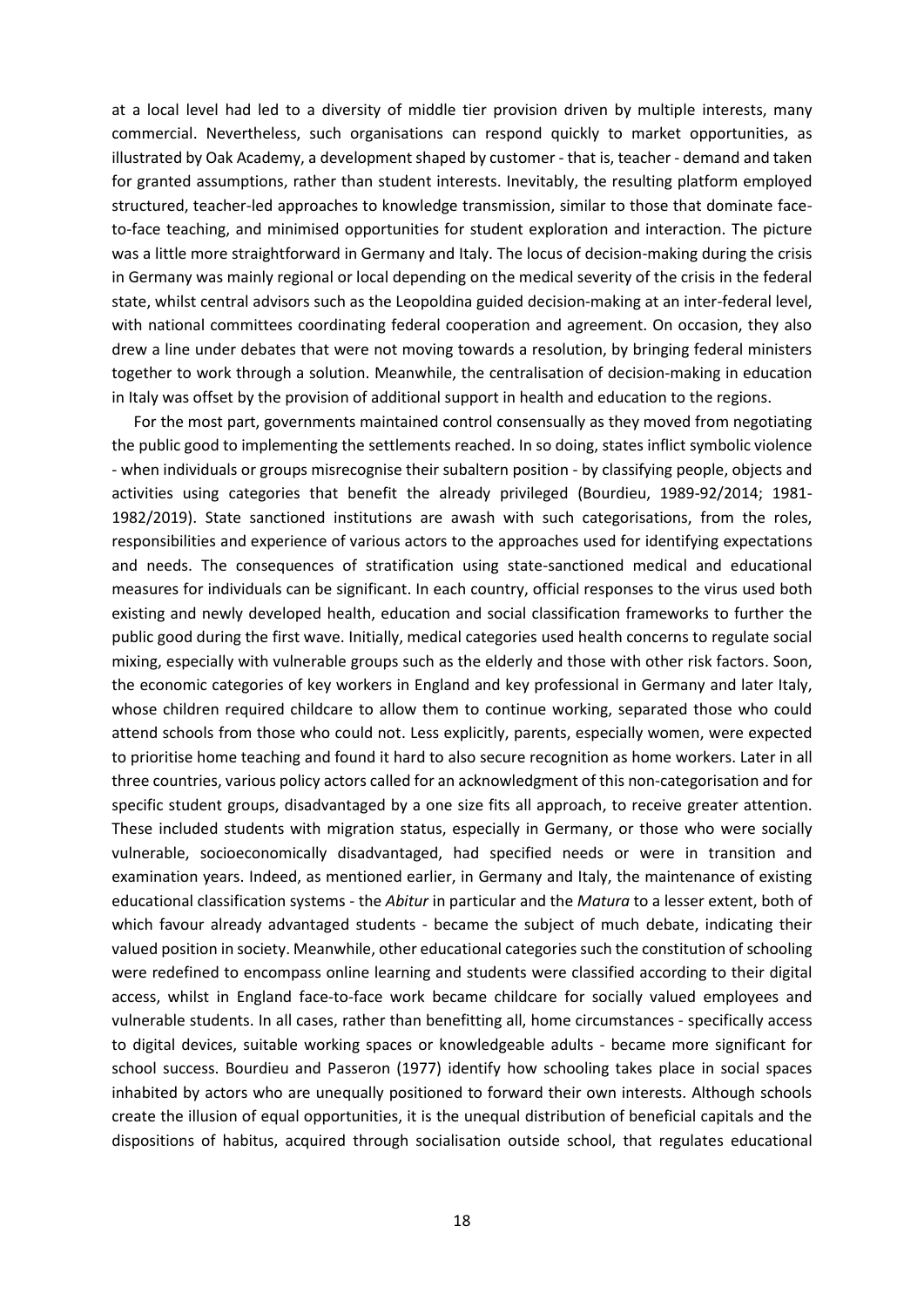success. Hence, the form of schooling and approaches to school and student evaluation serve to reproduce inequality. Now, the same inequalities manifest in students' preparedness for school served also to shape their experiences of schooling at home.

### *Policy legitimacy and implementation*

Compliance was generally maintained as the crisis unfolded, with agreement fostered through appeals based on shared expectations. As Bourdieu (1989-92/2014) suggests, the *doxic state* sustains a common sense account of how the material and social worlds operate; an account that persuades the subaltern to accept inequitable treatment. Here, *doxa* includes the taken for granted assumptions and accepted narratives that sustain health and education policy, provision and practice. Many appear benign and gain almost universal acceptance, with deniers regarded as eccentric or irrational. An example is the contention that, as the virus can be deadly or life changing, decision-makers should prioritise containment over economic and social activities, including those that promote other forms of wellbeing. However, as the risk of serious illness is not the same for everyone, this means that some - namely, the young and healthy - must follow imposed restrictions without obvious benefit; indeed, they may be considerably disadvantaged. Bourdieu and Wacquant (1992) refer to a willingness to accept, amongst other things, the activities of the state as *illusio*. Complementing *doxa*, this involves buying into apparently benign narratives about the work of the state as a public good and accepting the common sense logic underpinning them. Initially, most people accepted restrictions on their freedom to protect the lives of the elderly and vulnerable in their communities; either they had friends and loved ones who needed protection, or they felt a civic duty bolstered by campaigns to protect health workers and hospitals. Nevertheless, we have seen how economic, social and educational concerns increased as the crisis continued. Some sought adjustment from a view of the public good overwhelmingly concerned with the welfare of the medically vulnerable to one that embraced the economically, socially and educationally vulnerable too. In relation to school attendance, for example, immediate concerns about spreading the virus offered in support of closure were weighed against longer-term impacts on children's life chances to argue for reopening.

In aligning with common sense assumptions and collective narratives, Bourdieu (1981-1982/2019) asserts that state-sponsored category systems - such as those of vulnerability or social importance are also taken as the natural state of affairs. Each country identified and made provision for such groups of parents or students, and we have discussed the consequences of this. Yet, whilst some resisted categorisation and its consequences, most complied, misrecognising these as right and just. Even those least likely to benefit in Germany and Italy, for instance, agreed that classes preparing for state examinations should return to school first, and that assessments should take place, preferably in their original form. Meanwhile, in all three countries it was widely held that some form of later compensation was necessary for specific students. The crisis had magnified existing challenges and exacerbated established inequalities, with the least influential bearing most of the costs. Whilst already vulnerable and disadvantaged children were the educational victims of the crisis, working mothers were socially and economically disadvantaged but received little help. Yet, in reality, all students lost out because of school closures and differed only in the quality of support they received.

### *Research and decision-making*

Just as medical priorities topped all others, so medical research dominated in all three countries, with relatively little attention given to educational expertise and research findings in discussions about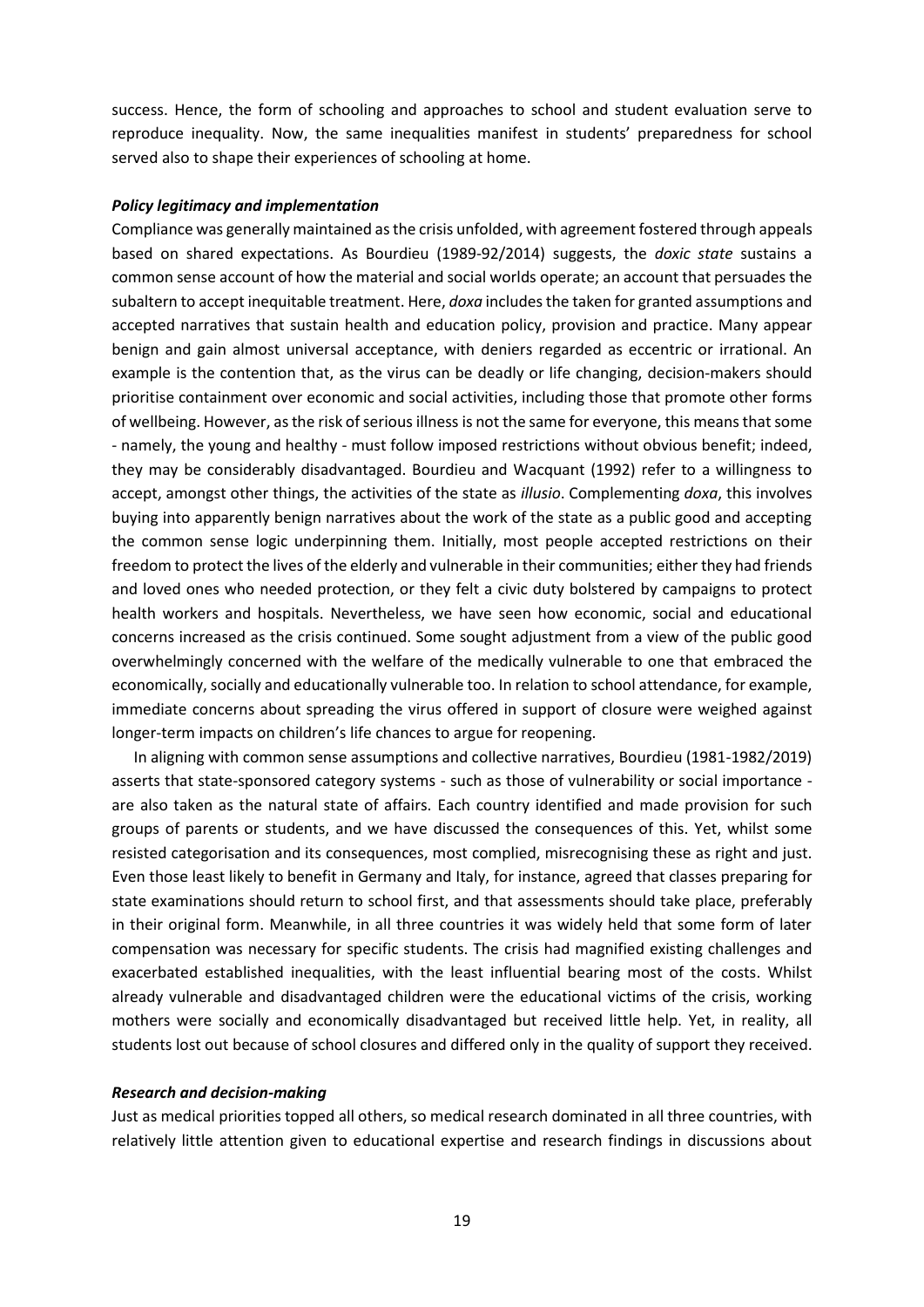schooling. But even when social research was attended to, we found parallels to Ozga's (2020) analysis that studies modelled on science, particularly medicine, were assumed rigorous and trustworthy and their methods applied uncritically to formulate universal claims from statistical analyses. Hence, the production, analysis and interpretation of data became consequential in their own right, as actors seeking to influence policymakers, commissioned experts and consultants to evidence their arguments. We also found that pragmatic approaches to social concerns garnered more attention than disciplinary arguments. In England, for example, the government agreed to practical support for students identified as vulnerable using school data, whereas politicians in Germany and Italy more often ignored concerns for student groups whose marginalisation was explored in social research.

All three countries initially saw in technology a way of maintaining educational provision in some form and providing opportunities for social contact for students. In England, where technology represents a public good in its own right, politicians cast digital tool use in schools as an economic imperative, crucial for preparing students for future work and promoting commercial competitiveness nationwide, whilst many assumed technological solutions could be found for social problems (Ozga, 2020). However, longstanding technology use in English schools contrasted with Germany, where debates about digitalisation in schools started later than in other countries and there was greater scepticism about teaching using technology, and Italy, where low levels of expenditure on education had prevented technological development in schools. Whilst the move to home schooling rekindled debates in German schools, providing impetus for those seeking greater digitalisation, there were also contrary calls from traditionalists. As in other areas, educationalists were marginal to these discussions, which were oriented towards economic imperatives, linked to comparative surveys and focussed on the practical concerns of resourcing, competence and access. Likewise, there were fears about students' digital access in Italy, where the government seemed to appreciate social concerns but did little to alleviate them, whilst educational decision-making was largely delegated to local authorities and schools. Politicians made few contributions to debates about the public good of digitising schooling amongst educationalists, students and parents. Their approaches, both nationally and locally, were responsive and often inadequate or impractical, even as some local administrations presented a positive picture using partial data. With data identifying need, few in England doubted that technological solutions were required. The government appeared again to follow a pragmatic path by widening access to digital devices and, drawing on market efficiency to get things done quickly, as commercial, philanthropic and state providers developed a national online platform together, although subsequent usage data called its impact into question. Only teacher unions worried; their concerns about technology replacing teachers no doubt compounded by government commissioned research asserting the equivalence of online and face-to-face provision. Nevertheless, after years of neoliberal public service reform, many accepted markets as an important way of promoting human flourishing, whilst providers of devices, media and infrastructure were no doubt pleased with the commercial opportunities they were afforded.

In all three countries, the public good in school closure rested with the need to minimise transmission of the virus. Responses were informed by medical research ideas and data. The immediate concern was the protection of all and prevention of hospital overload. Those voicing concern about longer-term physical or mental health and economic, social or educational wellbeing had little influence. In Italy, the expert advisory committee drew their legitimacy largely from medical research, their makeup reflecting government priorities; minimising death rates before reopening the economy. This contrasted with the concerns of a popular coalition that included educationalists,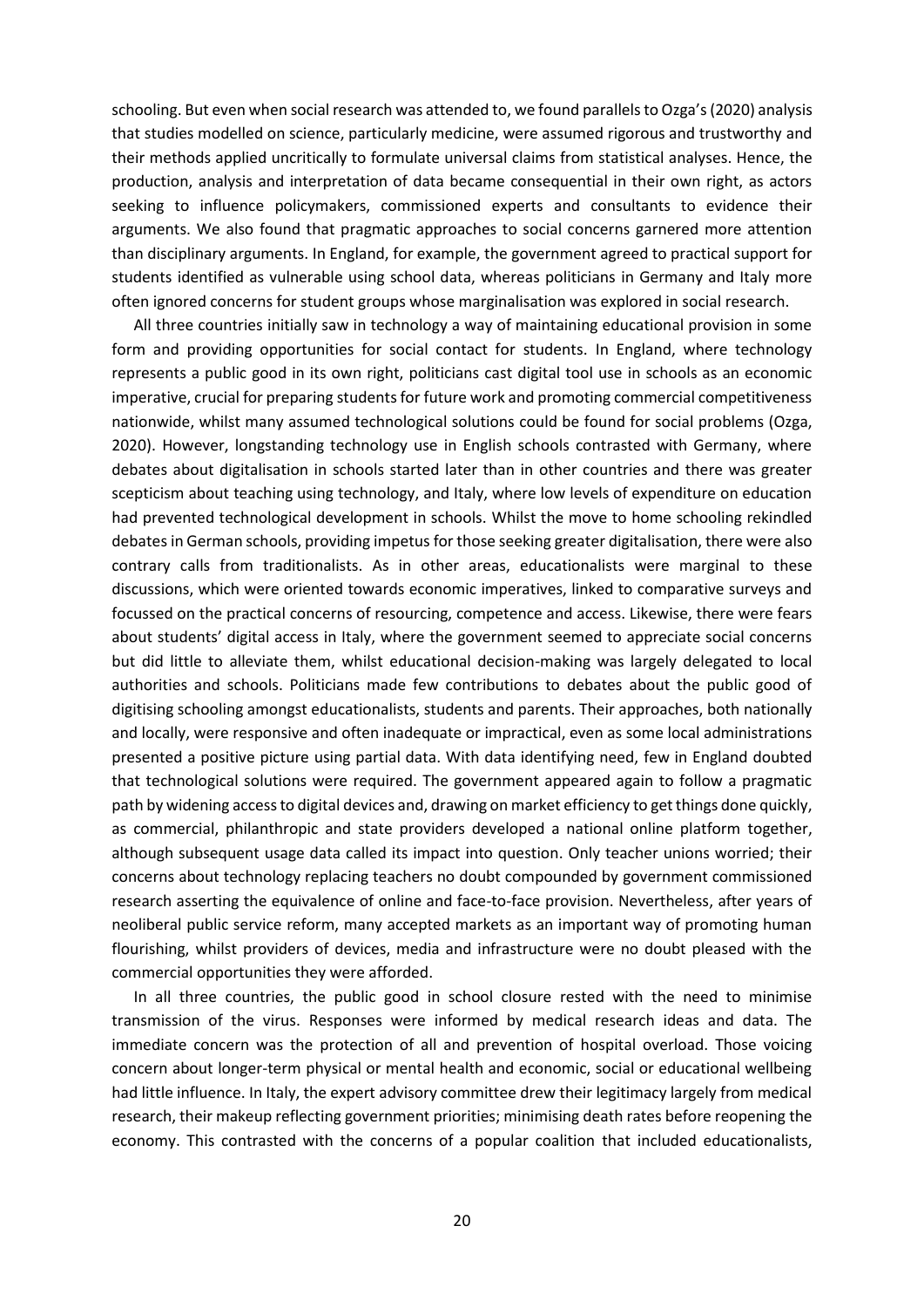scientists and parents, who drew on both medical and pedagogical research to emphasise students' immediate social needs and their long-term educational development, but were challenged by trade unions seeking to protect teachers, and largely ignored by decision-makers. There are similarities with Germany, where the impatience of federal states suggests economic concerns were high on their agenda, as they were frustrated by the caution of central government prioritising public health. Yet the opposite happened in England. With the support of academy trust leads, the government sought to reopen schools in early summer citing evidence of social, educational and mental health concerns from a number of surveys. However, teacher unions, backed by doctors' organisations, used medical evidence to express concern for teachers' wellbeing. When government advisors published an inconclusive report on the benefits of school reopening, a loose assemblage of local government and opposition politicians joined the teacher unions to stall this; all at a time when questions were being raised about the reliability of technology developed to help monitor the spread of the pandemic. Everywhere, the results were the same. Decision makers acted cautiously in conditions of uncertainty; where data and understandings were limited, analyses unconvincing or technological solutions doubtful, they chose or conceded to epidemiological concerns over all others.

The contingency of taken for granted expectations is clear. National and local cultures, policy contexts (including the organisation of public institutions and the importance, value and purposes ascribed to these) and circumstances (such as infrastructural constraints and infection rates) reflected dominant assumptions and shaped responses in each country. Culturally, for example, England followed its long tradition of pragmatism, whereas rules and principles were valued in Germany, whilst the strength of feeling for maintaining the *Abitur* reflected its social significance there, thwarting attempts at alternative arrangements. Similarly, technological optimism was limited in Italy and Germany but stronger in England. In terms of organisation, centralised states assumed greater control in Italy and Germany, whereas the disaggregated English state could not impose its will. However, England's neoliberal reform context encouraged a market solution to the lack of a digital platform. Finally, with regard to circumstances, the Italian government's decision to relaunch the economy whilst placing less emphasis on the reopening of schools stemmed from infrastructural weaknesses that made social distancing difficult.

### **Research, trust and the public good**

Our analysis uses public records to present a complex picture of decision-making in three countries. We have identified how actors negotiating the public good position themselves as legitimate and trustworthy, sometimes using research. As Ozga (2020) points out, much to the frustration of politicians, the research process is messy, occasionally imprecise or mistaken, and opens up debate to alternative interpretations and analyses, sometimes inconclusively. The way research evidence appears to inform decision-making has enduring consequences for public trust in research data and findings, the politicians who employ these to justify their decisions and the institutions and individuals tasked with implementing the resultant policies. Contradictions in evidence, such as whether children are carriers of the virus, affect public confidence, as do perceptions that evidence, such as that on the dangers of school reopening for teachers, is partial or flawed. Meanwhile, misgivings that groups, like school authorities or teacher unions, have chosen evidence from a variety of alternatives to suit their particular arguments, undermine claims of disinterest. Together, these can fuel scepticism and doubt. We hope that wider circulation of more sophisticated accounts of the relationship between research and policy, such as ours, may lessen this.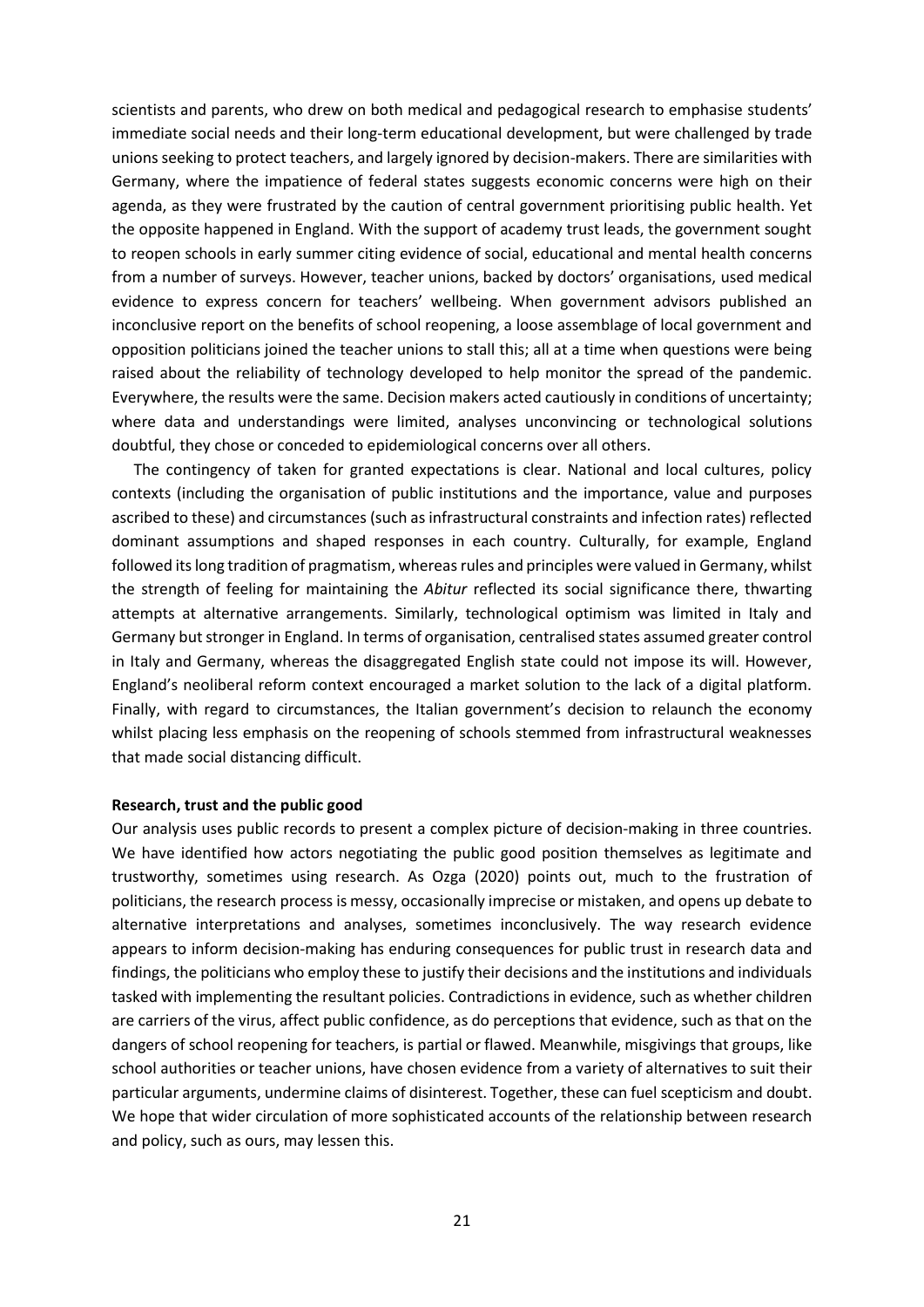Those tasked with serving the public good are further compromised when it is apparent that they are not acting for the welfare of all, particularly when some benefit disproportionately from the measures taken and those already advantaged gain the most. We have identified cases of this. Few objected to the lockdown favouring the elderly and medically vulnerable or prioritising the childcare needs of essential workers; but our analysis also shows, for example, how moves to home schooling and decisions around examinations favoured privileged students. The insights Bourdieu provides into the workings of the state have been central to this account.

# **References**

- Ackeren, I. van, Endberg, M. & Locker-Grütjen, O. (2020) Chancenausgleich in der Corona-Krise. Die soziale Bildungsschere wieder schließen, Die deutsche Schule, 112(2), 245-248.
- Arnholz, J. & Hammersley, O. (2013) Transcended power of the state: the role of actors in Pierre Bourdieu's sociology of the state, Distinktion: Scandinavian Journal of Social Theory, 14(1), 42-64.
- ASTAT (2020) Covid-19 Lockdown, Retrieved from: https://astat.provinz.bz.it/de/aktuellespublikationen-info.asp?news\_action=4&news\_article\_id=641709 [Accessed 01-09-2020].
- BESA (2016) ICT in UK State Schools, Retrieved from: https://www.besa.org.uk/insights/ict-ukschools-2016/ [Accessed 01-09-2020].
- BESA (2017) ICT in UK State Schools, Retrieved from: https://www.besa.org.uk/insights/ict-ukschools-2017/ [Accessed 01-09-2020].
- BMJ (2020) UK's response to covid-19 "too little, too late, too flawed", Retrieved from: https://www.bmj.com/company/newsroom/uks-response-to-covid-19-too-little-too-late-tooflawed/ [Accessed 01-12-2020].
- Bourdieu, P. (1990) In other words, Cambridge, Polity.
- Bourdieu, P. (1994) Rethinking the State: genesis and structure of the bureaucratic field, Sociological Theory, 12(1), 1-18.
- Bourdieu, P. (1998) On television and journalism, London, Pluto Press.
- Bourdieu, P. (1981-1982/2019) Classification Struggles: General Sociology, Volume 1, Lectures at the Collège de France, 1981-1982, edited by P. Champagne et al., translated by P. Collier, London, Polity.
- Bourdieu, P. (1989-92/2014) On the State: Lectures at the Collège de France, 1989-1992, edited by P. Champagne et al., translated by D. Fernbach, London, Polity.
- Bourdieu, P. & Passeron, J.C. (1977) Reproduction in education, society and culture. London: Sage.
- Bourdieu, P. & Wacquant, L. (1992) An Invitation to Reflexive Sociology, London, Polity.

Bremm, N. & Racherbäumer, K. (2020) Dimensionen der (Re-)produktion von Bildungsbenachteiligung in sozial-räumlich deprivierten Schulen im Kontext der Corona-Pandemie, in: D. Fickermann & B. Edelstein B. (Eds) Langsam vermisse ich die Schule. Lernen in Zeiten der Corona-Pandemie. Die Deutsche Schule, Beiheft 16, 202-215.

- Burns, T. (2020) A helping hand: Education responding to the coronavirus pandemic. OECD Education and Skills Today, Retrieved from: https://oecdedutoday.com/education-respondingcoronavirus-pandemic/ [Accessed 01-09-2020].
- Calnan, M., Williams, S. & Gabe, J. (2020) Uncertain times: Trust matters during the pandemic, Retrieved from: https://discoversociety.org/2020/06/01/uncertain-times-trust-matters-duringthe-pandemic/ [Accessed 17-06-2020].
- CGIL (2020) La piattaforma CGIL per il rilancio del sistema scuola a seguito dell'emergenza COVID-19. Retrieved from: http://www.cgil.it/admin\_nv47t8g34/wp-

content/uploads/2020/05/piattaformaCGIL\_SistemaSCUOLA.pdf [Accessed 01-09-2020].

Chaudhry, R., Dranitsaris, G., Mubashir, T., Bartoszko, J. & Riazi, S. (2020) A country level analysis measuring the impact of government actions, country preparedness and socioeconomic factors on COVID-19 mortality and related health outcomes, EClinicalMedicine, 25, 100464.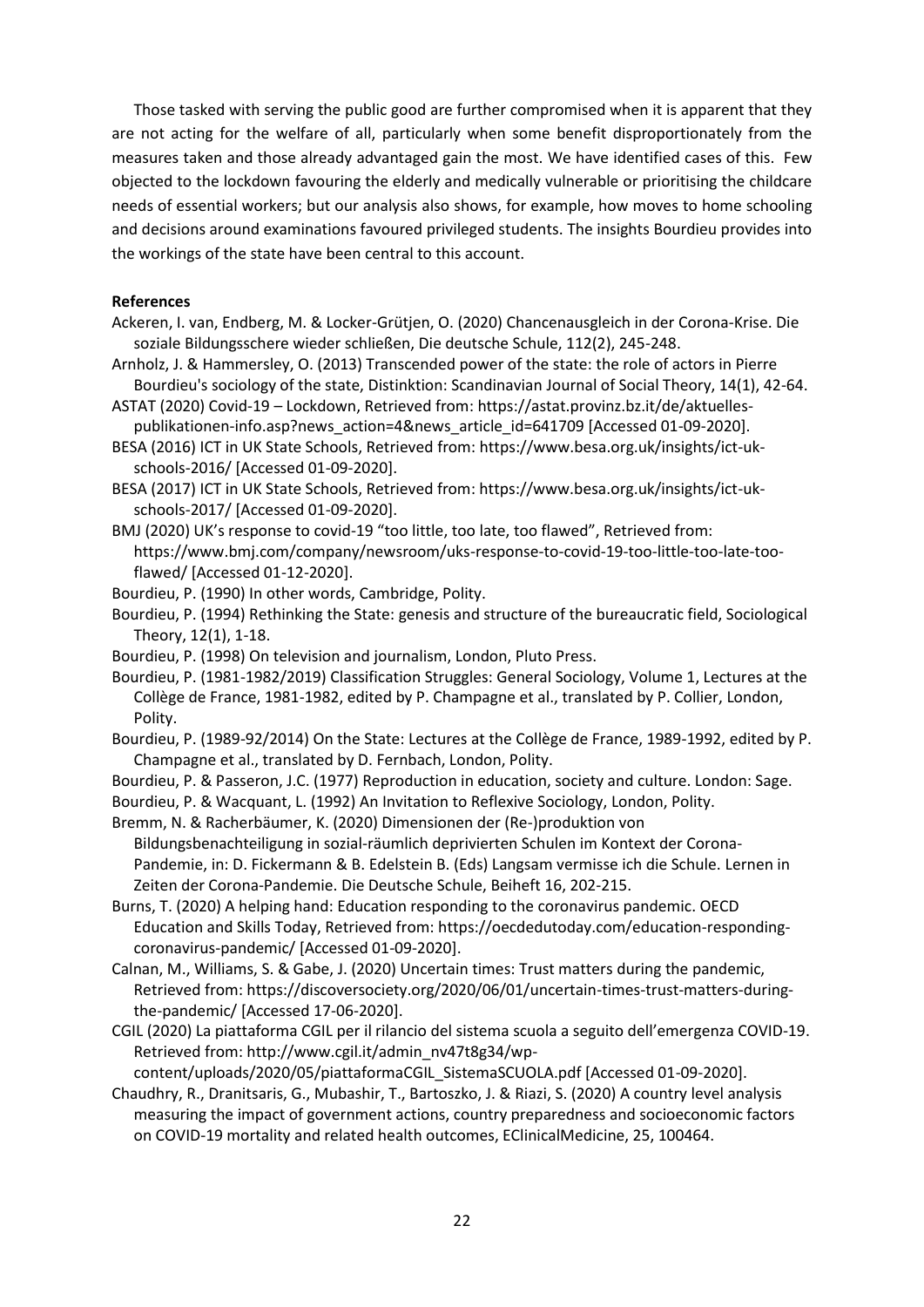Demszky, A. & Nassehi, A. (2014) The role of knowledge in scientific policy advice, in: T. Fenwick, E. Mangez, & J. Ozga (Eds) World Yearbook of Education: Governing knowledge: comparison, knowledge-based technologies and expertise in the regulation of education, London, Routledge, 113–127.

Dewitt, C. (1955) The German Abiturial System, The Phi Delta Kappan, 36(9), 353-356.

DfE (2020) Get help with technology during coronavirus (COVID-19), Retrieved from: https://www.gov.uk/guidance/get-help-with-technology-for-remote-education-duringcoronavirus-covid-19 [Accessed 01-09-2020].

DPCM (2020) The decree of the Prime Minister, Retrieved from: http://www.provincia.bz.it/formazione-lingue/scuolaitaliana/news.asp?aktuelles\_action=4&aktuelles\_article\_id=640391&news\_action=300&news\_im age\_id=1068972 [Accessed 01-09-2020].

- Duffy, B. (2020) Life under lockdown: coronavirus in the UK, Retrieved from: http://www.kcl.ac.uk/sspp/policy-institute [Accessed 17-06-2020].
- Eatwell, R. & Goodwin, M. (2018) National Populism: The Revolt against Liberal Democracy, London, Pelican Books.
- EEF (2020) Remote learning: rapid evidence assessment, Retrieved from: https://educationendowmentfoundation.org.uk/evidence-summaries/evidence-reviews/remotepd-rapid-evidence-assessment/ [Accessed 01-09-2020].
- Eurostat (2020) Government expenditure on education. Retrieved from: https://ec.europa.eu/eurostat/statistics-explained/pdfscache/42735.pdf [Accessed 01-09-2020].
- Fazekas, M. & Burns, T. (2012) Exploring the complex interaction between governance and knowledge in education, OECD Education Working Papers No. 67, OECD Publishing, Retrieved From: https://doi.org/10.1787/5k9flcx2l340-en [Accessed 07-03-2021].
- Fowler, B. (2020) Pierre Bourdieu on social transformation, with particular reference to political and symbolic revolutions, Theory and Society, 49, 439–463.
- Gandini, S. with 38 other signatories (2020) Coronavirus, l'appello di un gruppo di scienziate: «La scuola deve ripartire. Servono nuove linee guida basate sulle evidenze scientifiche», Retrieved from: https://www.corriere.it/scuola/20\_luglio\_27/coronavirus-appello-un-gruppo-scienziate-lascuola-deve-ripartire-servono-nuove-linee-guida-basate-evidenze-scientifiche-ddbaa95c-cffa-11ea-b6b4-c1fd88d9cdd9.shtml [Accessed 01-12-2020].
- Gibbons, A. (2020) MATs warn of 'irreparable' damage if schools don't open, Retrieved from: https://www.tes.com/news/coronavirus-mats-warn-irreparable-damage-if-schools-dont-open [Accessed 01-12-2020].

Green, A. (2013) Education and State Formation: Europe, East Asia and the USA, London, Palgrave.

Green, F. (2020) Schoolwork in lockdown: new evidence on the epidemic of educational poverty, LLAKES Research Paper 67, Retrieved from:

https://www.llakes.ac.uk/sites/default/files/LLAKES%20Working%20Paper%2067\_0.pdf [Accessed 01-09-2020].

Gunter, H., Grimaldi, E., Hall, D. & Serpieri, R. (2016) New Public Management and the Reform of Education: European lessons for policy and practice, London, Routledge.

- IFS (2020) Educational gaps are growing during lockdown, Retrieved from: https://www.ifs.org.uk/publications/14849 [Accessed 01-12-2020].
- INPS (2020) Bonus baby-sitting e centri estivi (emergenza COVID-19). Retrieved from: https://www.inps.it/nuovoportaleinps/default.aspx?itemdir=53550 [Accessed 01-09-2020].
- Jessop, B. (2002) Liberalism, Neoliberalism and Urban Governance: a state theoretical perspective, Antipode, 34(3), 452-472.
- Jungkamp, B., Maaz, K., Pfafferott, M. & Stichler, M. (2020) Schools during the pandemic Recommendations for organising the school year 2020/21: Opinion of the Friedrich-Ebert-Stiftung's commission of experts, Berlin, Friedrich-Ebert-Stiftung, Retrieved from: http://library.fes.de/pdf-files/studienfoerderung/16370-20200723.pdf [Accessed 01-09-2020].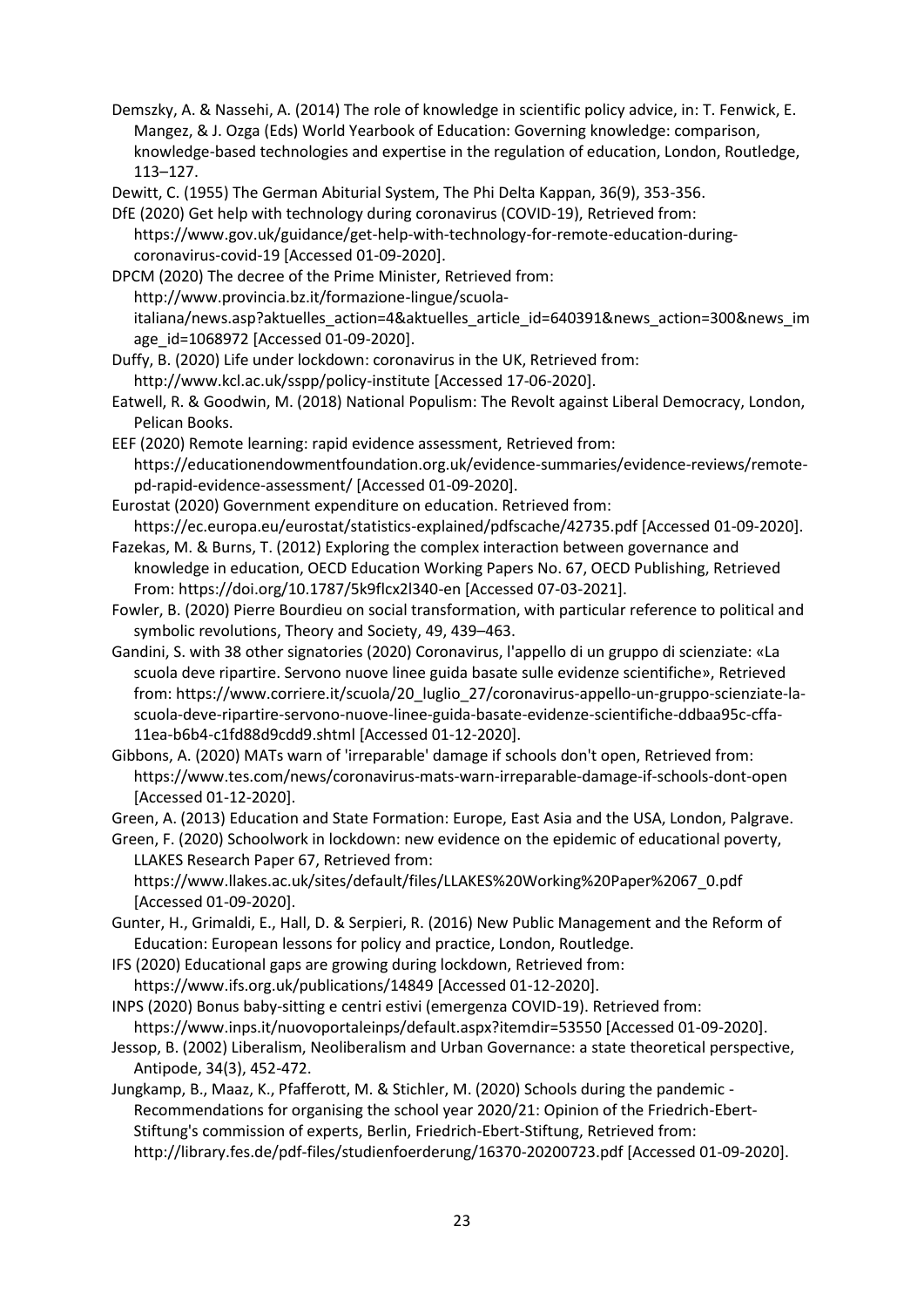- Kelly, P. & Kotthoff, H.-G. (2017) PISA, national and regional education policy and their effect on Mathematics teaching in England and Germany, Research in Comparative & International Education, 12(3), 318-332.
- KMK (2016) Bildung in der digitalen Welt. Strategie der Kultusministerkonferenz, Berlin, KMK, Retrieved from:

https://www.kmk.org/fileadmin/Dateien/veroeffentlichungen\_beschluesse/2018/Strategie\_Bildu ng in der digitalen Welt idF. vom 07.12.2017.pdf [Accessed 01-09-2020].

- Lawn, M. & Furlong, J. (2010). The disciplines of education in the UK: Between the ghost and the shadow, in J. Furlong & M. Lawn (Eds) Disciplines of Education. Their role in the future of education research, London, Routledge, 1-12.
- Leopoldina (2020) Coronavirus pandemic a sustainable solution to the crisis. Ad-hoc-statement. The German National Academy of Sciences Leopoldina, Halle, Leopoldina, Retrieved from: https://www.leopoldina.org/uploads/tx\_leopublication/2020\_04\_13\_Leopoldina\_Coronavirus\_st atement\_3\_en.pdf [Accessed 01-09-2020].
- Lingard, B. & Rawolle, S. (2021) Bourdieu and the field of education policy: Understanding globalization, mediatization, implementation, London, Routledge.
- Maxmen, A. (2021) Why did the world's pandemic warning system fail when COVID hit? Nature, 589, 499-500.
- McFarlane, A. (2019) Growing up digital: What do we really need to know about educating the digital generation? Retrieved from: https://www.childrenscommissioner.gov.uk/report/growing-updigital/ [Accessed 01-09-2020].
- Ministry of Education (2020a) Didattica a distanza e diritti degli studenti. Mini-guida per docenti, Retrieved from http://www.provincia.bz.it/formazione-lingue/scuolaitaliana/news.asp?aktuelles\_action=4&aktuelles\_article\_id=640391&news\_action=300&news\_im age id=1064589 [Accessed 01-09-2020].
- Ministry of Education (2020b). Smart Class II° Ciclo. Retrieved from: https://www.istruzione.it/pon/avviso\_smart-class\_secondo-ciclo.html#sec\_int [Accessed 01-09-2020].
- MIUR (2019). Curriculum di educazione digitale. Retrieved from: https://www.miur.gov.it/ [Accessed 01-09-2020].
- MIUR (2020) MI/AGIA Miniguida per docenti su didattica a distanza e diritti. Retrieved from: https://miur.gov.it/web/guest/-/mi-agia-miniguida-per-docenti-su-didattica-a-distanza-e-diritti [Accessed 01-09-2020].
- Morgan, K. (2007) The Polycentric State: New Spaces of Empowerment and Engagement? Regional Studies 41(9), 1237-1251.
- OECD (2001) Knowledge and Skills for Life: First Results from PISA 2000, Paris, OECD Publishing.
- OECD (2013) Review of the Italian Strategy for Digital Schools, Retrieved from: http://www.oecd.org/education/ceri/Innovation%20Strategy%20Working%20Paper%2090.pdf [Accessed 01-09-2020].
- OECD (2016) Innovating Education and Educating for Innovation: The Power of Digital Technologies and Skills, OECD Publishing, Paris, Retrieved from: http://dx.doi.org/10.1787/9789264265097-en [Accessed 01-09-2020].
- OECD (2018) PISA 2018 Insights and interpretations, OECD Publishing, Paris, Retrieved from: https://www.oecd.org/pisa/PISA%202018%20Insights%20and%20Interpretations%20FINAL%20P DF.pdf [Accessed 01-09-2020].
- OECD (2020) Global Teaching InSights, OECD Publishing, Paris, Retrieved from: http://www.oecd.org/education/school/global-teaching-insights.htm [Accessed 01-12-2020].
- ONS (2020) Domestic abuse during the coronavirus (COVID-19) pandemic, England and Wales, Retrieved from:
	- https://www.ons.gov.uk/peoplepopulationandcommunity/crimeandjustice/articles/domesticabu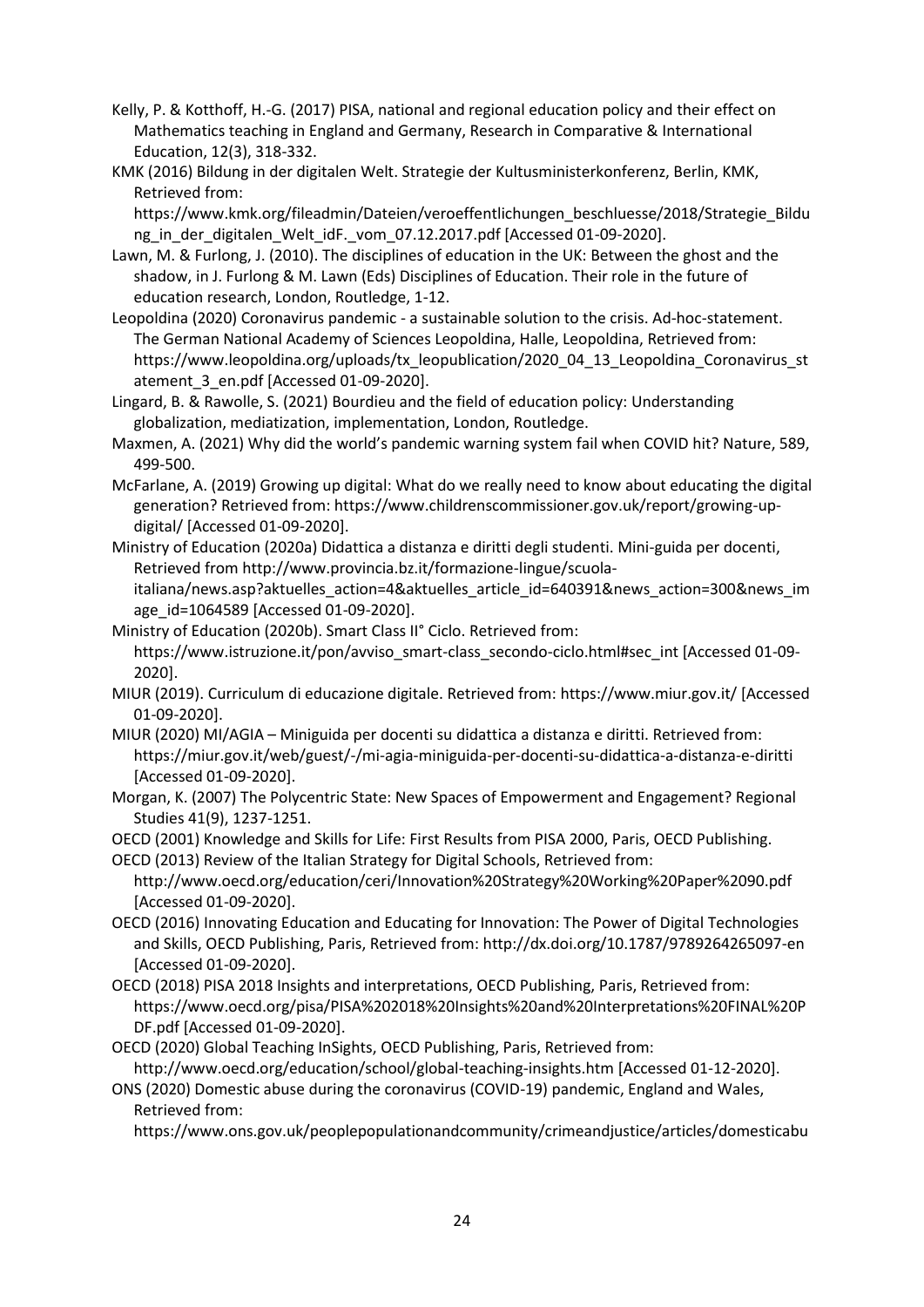seduringthecoronaviruscovid19pandemicenglandandwales/november2020 [Accessed 01-12- 2020].

- Ozga, J. (2020) Elites and Expertise: the changing material production of knowledge for policy, in: G. Fan and T. Popkewitz (Eds) Values, Governance, Globalization, and Methodology, Volume 1, Singapore, Springer Open, 53-69.
- Province of Bolzano (2020a) Dringlichkeitsmaßnahme bei Gefahr im Verzug des Landeshauptmannes Nr. 20/2020 vom 13.04.2020, Retrieved from: http://www.provincia.bz.it/formazionelingue/scuola-

italiana/news.asp?aktuelles\_action=4&aktuelles\_article\_id=640391&news\_action=300&news\_im age id=1064542 [Accessed 01-09-2020].

Province of Bolzano (2020b) Dringlichkeitsmaßnahme bei Gefahr im Verzug des Landeshauptmannes Nr. 24/2020 vom 02.05.2020, Retrieved from: http://www.provincia.bz.it/formazionelingue/scuola-

italiana/news.asp?aktuelles\_action=4&aktuelles\_article\_id=640391&news\_action=300&news\_im age\_id=1067137 [Accessed 01-09-2020].

Province of Bolzano (2020c) Evaluation für das deutsche Bildungssystem. Ergebnisberichte Befragung Fernunterricht, Retrieved from: http://www.provinz.bz.it/evaluationsstelledeutschsprachiges-bildungssystem/ergebnisberichte-befragung-fernunterricht.asp [Accessed 01- 09-2020].

RKI (2020) Epidemiologisches Bulletin. COVID-19: Verbreitung verlangsamen, 12, Berlin, RKI, Retrieved from:

https://www.rki.de/DE/Content/Infekt/EpidBull/Archiv/2020/Ausgaben/12\_20.pdf?\_\_blob=publi cationFile [Accessed 01-09-2020].

SAGE (2020) Modelling and behavioural science responses to scenarios for relaxing school closures, Retrieved from:

https://assets.publishing.service.gov.uk/government/uploads/system/uploads/attachment\_data/ file/886994/s0257-sage-sub-group-modelling-behavioural-science-relaxing-school-closuressage30.pdf [Accessed 01-12-2020].

- Sapiro, G. (2013) Structural history and crisis analysis, in: P. Gorski (Ed) Bourdieu and historical analysis, Durham, Duke UP, 266-285.
- Save the Children (2020a) Le disuguaglianze a scuola: 3 questioni urgenti su cui intervenire, Retrieved from: https://www.savethechildren.it/blog-notizie/le-disuguaglianze-scuola-3 questioni-urgenti-su-cui-intervenire [Accessed 01-09-2020].
- Save the Children (2020b) Riscriviamo il futuro. L'impatto del coronavirus sulla povertà educativa, Retrieved from: https://s3.savethechildren.it/public/files/uploads/pubblicazioni/limpatto-delcoronavirus-sulla-poverta-educativa\_0.pdf [Accessed 01-09-2020].
- Schriewer, J. (2017) Between the philosophy of self-cultivation and empirical research: education studies in Germany, in: G. Whitty & J. Furlong (Eds) Knowledge and the Study of Education: an international comparison, Symposium Books, Oxford.
- Shain, F. (2013) Race, nation, and education: an overview of British attempts to 'manage diversity' since the 1950s, Education Inquiry, 4(1), 63–85.
- SHS (2020) Demand for SHS quadruples since school closures, Retrieved from: https://www.schoolhomesupport.org.uk/news/demand-for-shs-quadruples-since-schoolclosures/ [Accessed 01-09-2020].
- Tolomelli, A. (2020) Paulo Freire: "Nessuno libera nessuno, nessuno si libera da solo: ci si libera insieme", Retrieved from: http://www.minimaetmoralia.it/wp/paulo-freire-nessuno-liberanessuno-nessuno-si-libera-solo-ci-si-libera-insieme/ [Accessed 01-09-2020].
- TUC (2020) Education unions' statement on the safe reopening of schools, Retrieved from: https://www.tuc.org.uk/news/education-unions-statement-safe-reopening-schools [Accessed 01- 12-2020].